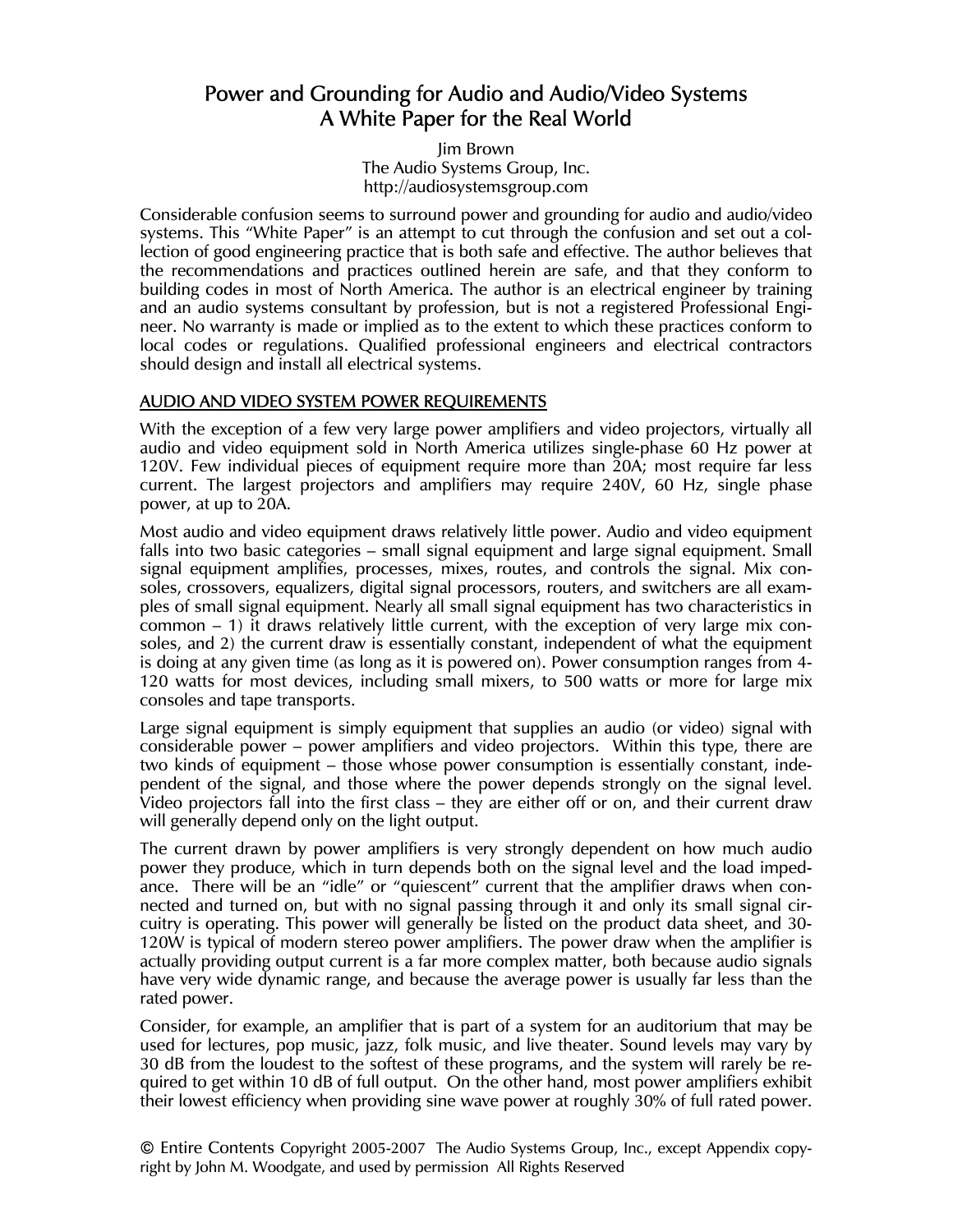Not only that, but well-designed systems will have compression and peak limiting built in to maximize loudness and their ability to handle peaks, which will, in turn, increase the current draw by reducing the peak to average ratio. Thus, in a real system, the actual power drawn is not easy to know unless you actually measure the current.

Now, let's look at the "nameplate" power listed on the amplifier itself, or on its data sheet. Most often, that's the electrical power required to produce rated sine wave power, at clip. But we don't use amplifiers to amplify sine waves, we use them to amplify audio program material, and the average power is virtually always at least 6 dB below that of a sine wave at clip. A far more useful data point is thus the current consumption under the more realistic conditions of pink noise (or, better yet, compressed pink noise) at full output. Even taking compression and peak limiting into account, audio systems actually draw far less power than the designer asks the Electrical Engineer to provide, even when pushed to the threshold of pain. When the program material is simply a person speaking, or even an amplified acoustic jazz band, the power amplifier will rarely draw more than about twice its quiescent power!

That doesn't mean we don't want to ask for an electrical system that can provide a lot of power – we certainly do – not to actually provide that power, but so that the power system will have good voltage regulation. That is, when the bass drum hits and the power amplifiers need a lot of current, we don't want the power line voltage to "sag," because the performance of most audio gear degrades quickly with low line voltage. That requires big copper, both in the power distribution transformers and in the wiring to our system. It's hard to explain the dynamics of audio signals and the complex behavior of power amplifiers to an electrical engineer, so we simply ask for a lot more power than we really need. He responds by giving us big copper and a big isolation transformer for our system.

Cooling for audio and video systems is another issue that an audio/video system designer must address. The designer of the HVAC system needs to know:

- That the system will not always be on, and that it produces varying amounts of heat, depending on how it is being used.
- The quiescent (turned on and idling) heat produced by the system, in watts (I let the ME do the conversion to BTU). This is essentially the sum of the nameplate power rating of all small signal equipment plus the idle current rating of all power amplifiers. If the equipment is split between rooms, the information is needed on a room-by-room basis.
- The maximum heat under full loading that is, the system running at full power. This is essentially equal to the quiescent loading plus the dynamic power drawn by the power amplifiers, minus the electrical power fed to the loudspeakers. As noted in the discussion on dynamic power, this is a pretty tough number to come up with, but a value equal to 10 dB less than the combined nameplate AC current rating of all of the power amplifiers is probably conservatively high for their dynamic loading. This data is also needed on a room-by-room basis.
- That the ambient temperature in all rooms housing equipment racks must remain within the range of  $50^{\circ}$  –  $80^{\circ}$  F.
- That control rooms and rooms housing equipment racks be controlled and served by the HVAC system independent of all other spaces.

#### THE START-UP PROBLEM

Most big power amplifiers have big power supplies with big filter capacitors connected directly to the output of the rectifiers. If, by chance, the power switch applies power at the peak of the AC cycle, a very large current will be drawn to charge the filter capacitor. This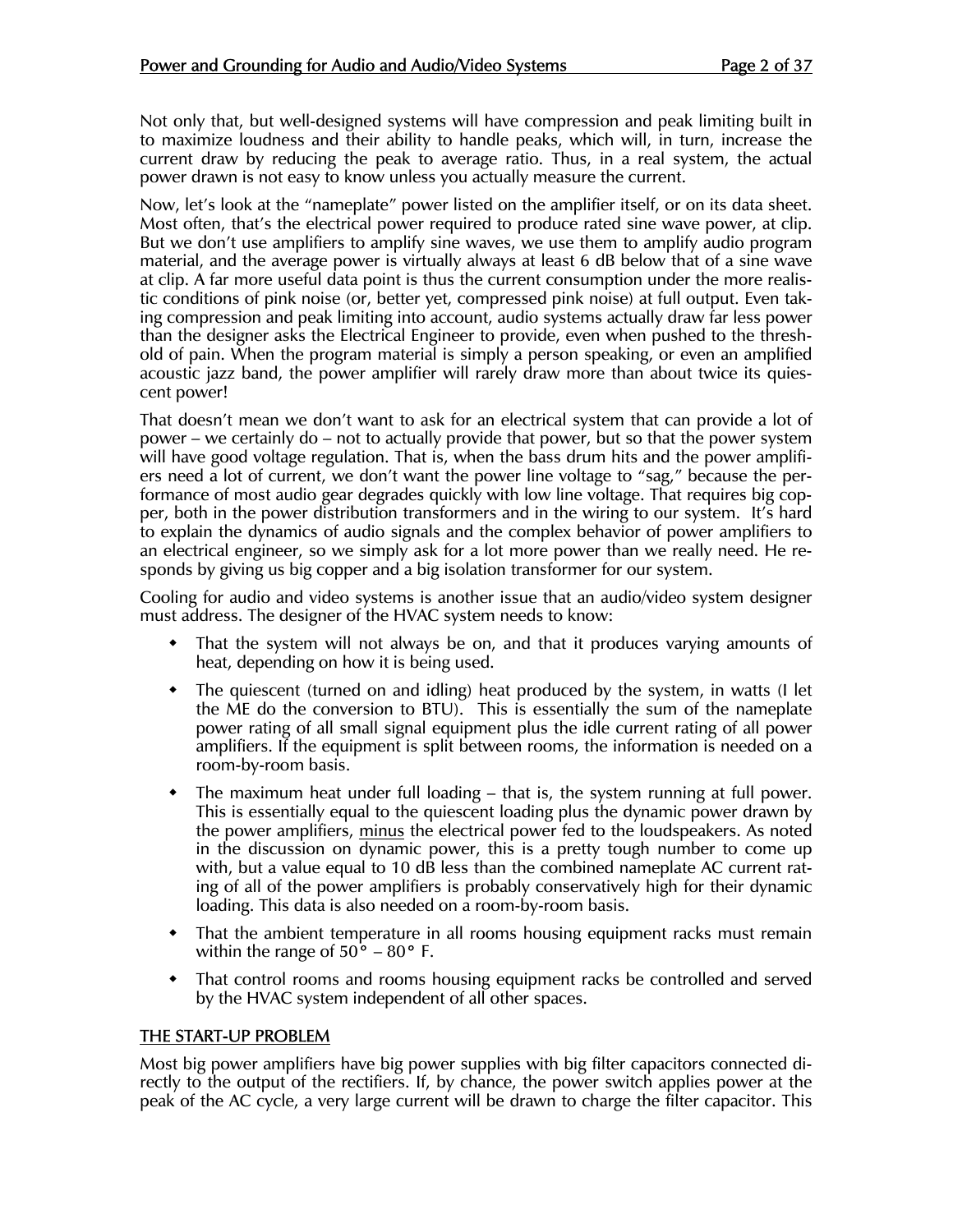current can be much larger than that for rated sine wave power, but the current peaks quickly, and rarely lasts more than a few hundred milliseconds.

Circuit breakers are designed and specified to protect the electrical system in the case of a fault, especially from overheating due to excessive current. Conventional circuit breakers operate by a combination of thermal and magnetic means. The thermal means – a bimetal contact expands and contracts as it heats due to the current flow – has an intentional delay as sufficient heating takes place before the breaker trips. This delay allows the breaker to tolerate a moderately high turn-on surge current, as long as the current quickly settles to less than the long term rating of the breaker. The second mechanism is magnetic – it operates much more quickly, but takes a very large current to operate. A "high-magnetic" or "high-mag" breaker is designed such that the magnetic trip operates at a higher multiple of the steady state rating – that is, it allows a higher surge current.

To prevent tripping at turn-on, high-mag breakers should generally be used as main breakers and on the branch circuits of panelboards feeding power amplifier racks (and for convenience outlets around a facility that may be used with portable amplifiers). Ordinary circuit breakers will pass the turn-on surges associated with most medium-sized power amplifiers, and the use of high-mag breakers increases this capability. On the other hand, a breaker is much more likely to trip if several power amplifiers all turn on at the same time, and a main breaker for a large system may trip if many amplifiers in branch circuits all turn on simultaneously.

There are several good solutions to this problem. One is to use a sequencing system that turns on one power amplifier at a time in intervals on of the order of one second, either by connecting only one power amplifier per branch circuit (i.e., one per breaker) and sequencing the breakers (Lyntec), or by using a sequencer after the breaker for multiple power amplifiers per breaker (SurgeX). Another good solution is to "soften up" the turn-on of each individual amplifier, reducing its peak amplitude by spreading it out a over much longer interval (SurgeX ICE). Another good method is to sequence the turn-on of the amplifiers themselves, either with an integrated control system (AMX, Crestron, etc.) or with control circuitry integral to the power amplifiers.

These systems must, however, have one thing in common if they are used in an assembly space -- in the event of a power failure, the system must "remember" whether it was off or on when power dropped, and when power is restored, must automatically turn itself back on if it was on when the power dropped. Why? Simple. A power failure can easily coincide with an emergency condition, or could generate concern on the part of an audience. If the sound operator, seated in the audience, had to make a mad dash for the breaker panel to restore power after the failure, not only is time lost, but a panic could be triggered by the commotion of someone running to restore power.

#### POWER SYSTEM ARCHITECTURE

The connection of a building to a source of power is called the *service* and the point where the connection is made is called the *service entrance*. The power company's local distribution lines (just outside the building) operate at relatively high voltages (typically 2.3 kV – 12 kV) to minimize the <sup>12</sup>R losses in the wire. The power company installs large transformers (typically on poles or in underground vaults) to step down the high distribution voltage (high impedance) to a lower voltage (impedance) suitable for interior wiring (called *premises* wiring).

Power is typically distributed to a facility in one of several forms. A few very small facilities (typically homes and small churches) may have only 240V or 120V single-phase service. Single phase power is nearly always provided by a transformer having a center-tapped 240V secondary, as shown in Figure 1 (this system is often called "split single-phase"). The center-tap is grounded and becomes the neutral for 120V equipment and for outlets con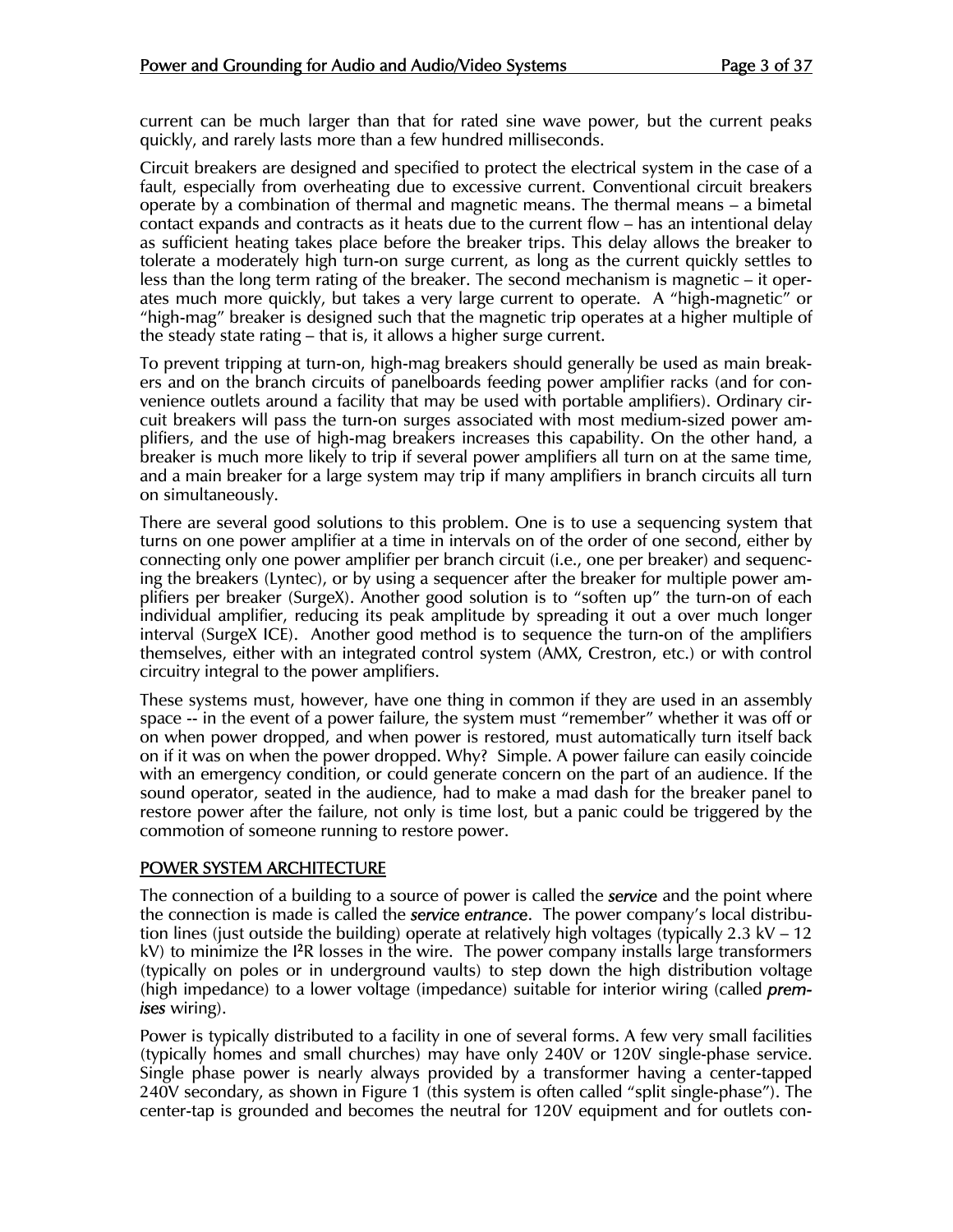nected to either Line 1 and Line 2. Note the voltage waveforms for Line 1 and Line 2 are out of polarity with each other, and 240 volts is obtained by utilizing the entire secondary winding, usually without the neutral. A few older homes may have only a 120V service, but it is likely that the distribution transformer outside the home has a 240V center-tapped secondary, with only one side is brought into the home.



Figure 1 – Single Phase 120V/240V Power System ("split single-phase")



Fig 2 -120V Single Phase System

At this point, a comment about terminology is in order. The National Electric Code uses the term *Grounded Conductor* when referring to the return conductor of a 120 volt circuit. Almost everyone else calls this conductor the *Neutral*, and we shall use the two terms interchangeably here.



Figure 3 – Three Phase 208V/120V Power System

Nearly all power is produced by rotary generators, whose output is taken from three windings displaced by 120 degrees from each other around the generator shaft. The electrical phase of the power produced by the three windings is also displaced by 120 degrees at the 60 Hz power frequency. We call the power produced by such systems "three-phase" power, because the power consists of three components, each displaced by 120 degrees from each other.

Most smaller facilities are connected to a 208V/120V three-phase *service*, as shown in Figure 3. Some specialized equipment may require 240V single-phase power, typically provided by a stepdown transformer from one phase of the 3-phase *service*. Three phase power is required to run most large motors. Figure 3 shows that the voltage waveforms for the three phases are displaced from each other by 120 degrees. Figure 4a shows these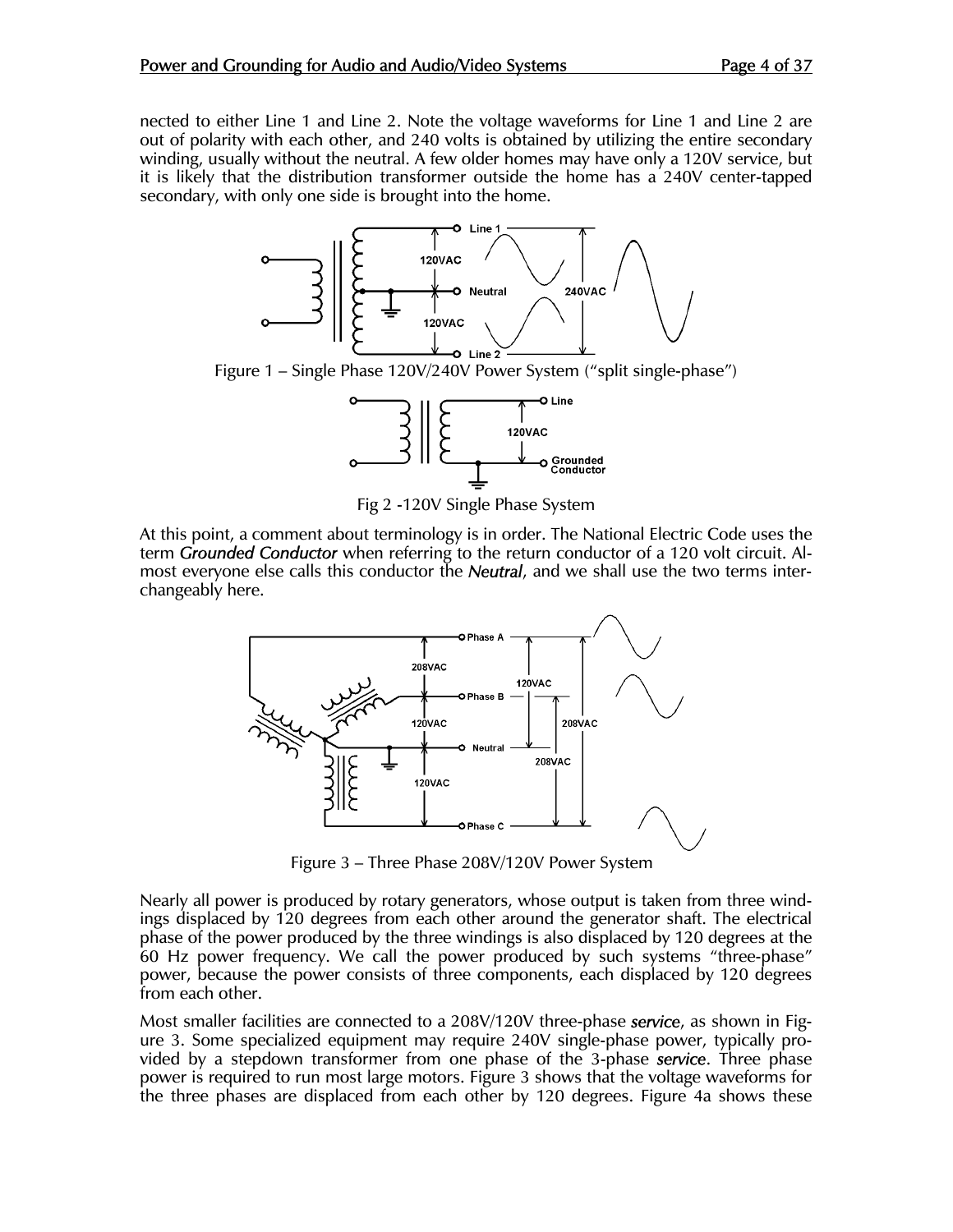voltages as "phasors," a mathematical concept developed to analyze and describe how voltages *of the same frequency* but out of phase with each other combine with each other. We can think of these phasors as vectors that rotate around an origin, with the vertical height of the vector tracing a sine wave as it rotates.



We can "stop" these phasors at any point in time and analyze how they combine. Figure 4a shows them at the point where the voltage on phase A happens to be at 0 degrees, but we could have stopped them at any other point on the cycle. Figure 4b shows that when any two windings are in series (that is, we measure phase-to-phase) the voltage is 1.732X the voltage of any one phase. Thus, a 3-phase system that has 120 VAC between each leg and neutral will have 1.732X 120V = 208VAC from phase to phase. Why not 240 volts (or zero)? Because the two voltages are displaced by 120 degrees, not 180 degrees as in the case of a single phase (center-tapped) system.



Fig 5 – Three Phase 480V/277V Power System

The largest facilities are typically connected to a 480V/277V service in a three-phase wye configuration, as shown in Figure 5. Some of that power may be utilized directly at the supplied voltage for large motors and fluorescent lighting, but distribution transformers inside the building will also step that voltage down to 208V/120 V wye for use by most equipment and systems. Again, three-phase power may be used to run motors, but most power will be distributed at 120V single phase to equipment and outlets. Phase relationships are the same as for 208V/120V systems – the two systems differ only in the turns ratio of the distribution transformers and the voltage rating of their components.

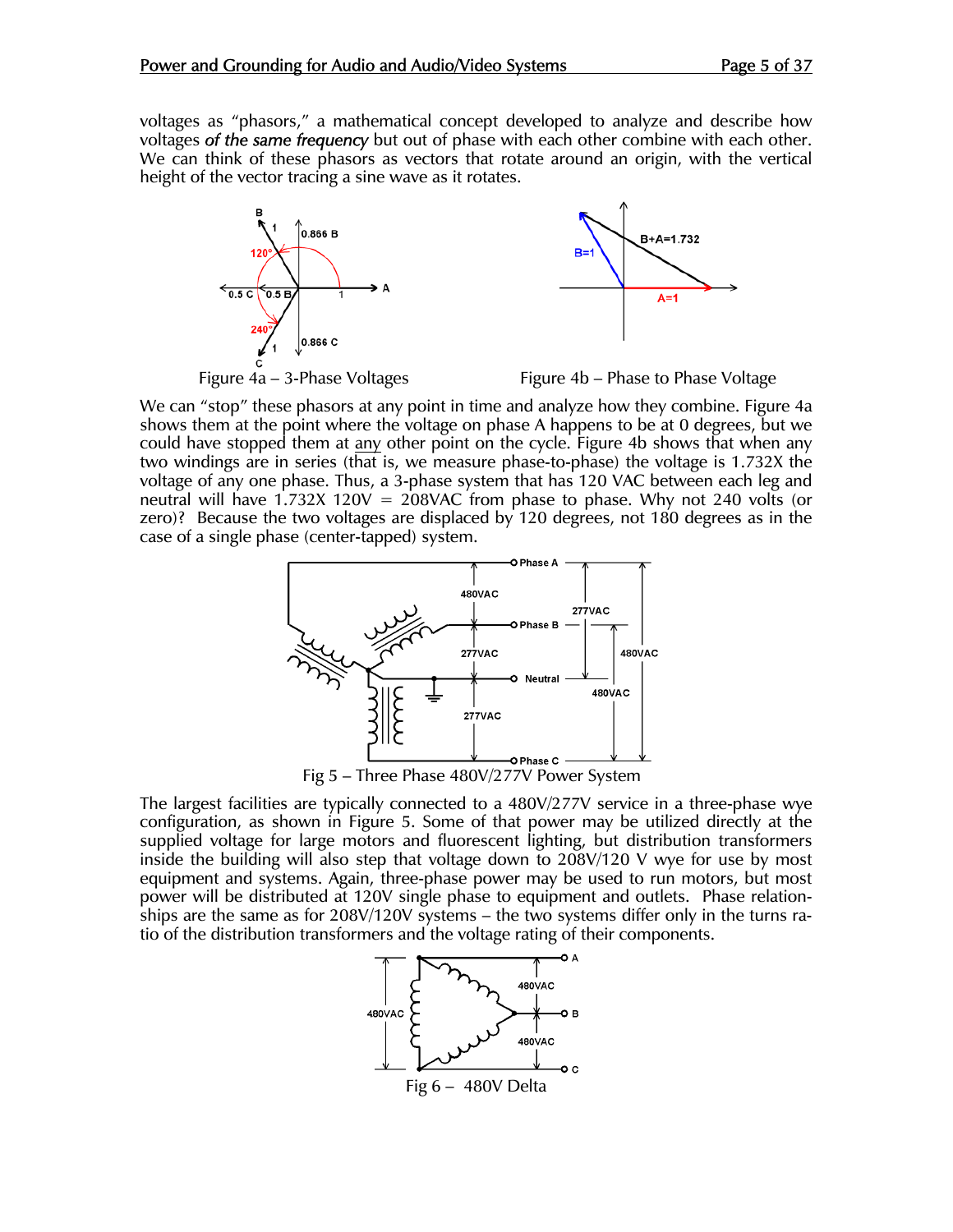Figure 6 shows the three-phase Delta configuration that is commonly used in large facilities. Note that there is no neutral. This configuration is used only in industrial buildings and in a distribution outside of buildings. One leg may be grounded, but NEC does not require that there be a grounded conductor.

### NEUTRAL CURRENT AND HARMONICS

It is good practice to balance loads between the legs (phases) of a three-phase system. Fig 7 shows the relationships between the current in the neutral of a perfectly balanced threephase system. Fig 7a and 7c show neutral current at the fundamental frequency of 60 Hz. Taking phase A as the reference, the .866 positive and negative components of phases B and C cancel each other, while the 0.5 components add to perfectly cancel phase A, so the total neutral current is zero. If all current in a power system is sinusoidal, Fig 7a and 7c tells us all we want to know about the current in the neutral.



Unfortunately, the current drawn by the power supplies in electronic equipment is almost never a pure sine wave. Power supplies have some form of rectifier that then re-charges a filter capacitor at each peak of the input sine wave. This results in the current waveform being a rather distorted sine wave. Forty years ago, most of the current in a building was drawn by loads that were relatively sinusoidal – motors, incandescent lighting, heaters, and so on. We would say that these loads are relatively linear – that is, the current they draw is almost directly proportional to the sine wave voltage, so they are close to being an undistorted sine wave. There were a few electronic loads – radios, hi-fi rigs, etc., but they were a relatively small fraction of the total current drawn by a building. Over the past 20 years, incandescent lighting has been replaced by fluorescent lighting, and computers, office machines, and all sorts of electronic equipment have proliferated. Thus, non-linear (highly distorted sine wave) loads now constitute a very high percentage of the load on the power system in most buildings.

More than one hundred years ago, the mathematician Fourier taught us that any periodic (repeating) signal consists of an infinite series of sine waves – what we now call a fundamental frequency and harmonics. We now know that the greater the distortion, the greater the number and strength of the harmonics. Thus, the load current of virtually all buildings is rich in harmonics. Some very interesting (and potentially dangerous) things happen in a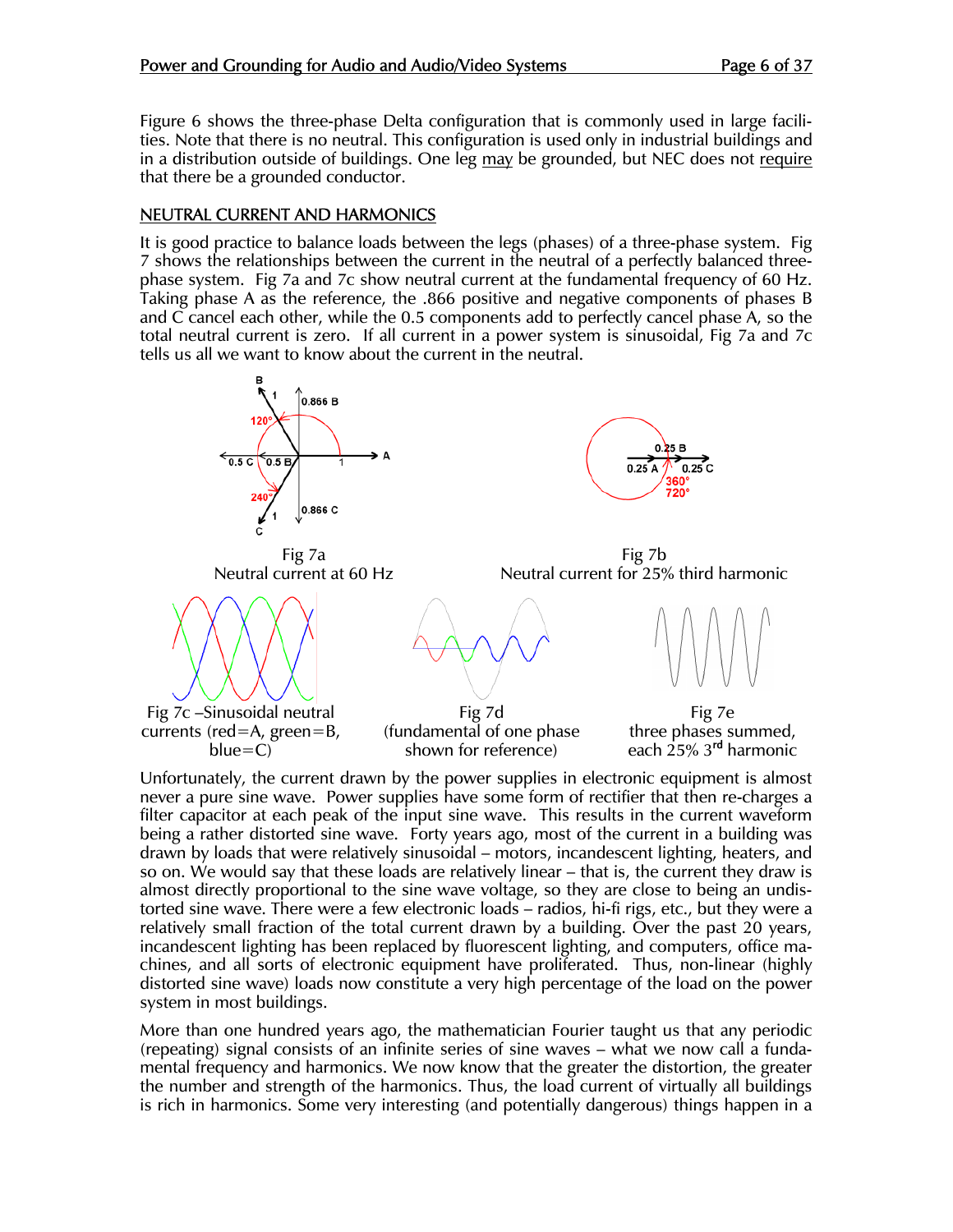3-phase system with some orders of harmonics. Figure 7b and 7d show why, this time using the third harmonic of phase A as the reference. Since the phasors are at three times the frequency, they are 3 x 120 $^{\circ}$  apart at their third harmonic. We see that phase B lags 360 $^{\circ}$ behind phase A, and phase C is 720˚ behind phase A. This makes these third harmonics exactly one complete rotation from each other in the neutral, so they add rather than cancel. A similar relationship exists for odd multiples of the third harmonic  $-3^{rd}$ , 9<sup>th</sup>, 15<sup>th</sup>, 21<sup>st</sup>, and so on (called "triplen" harmonics).

The practical meaning of Fig 7b, 7d, and 7e is staggering – they show that a relatively high harmonic distortion can cause neutral current to exceed the current in one of the phases of a system, even a system that is perfectly balanced! Fig 7b shows only a 25% third harmonic adding to 75% of the current in one phase. But the third harmonic can be even stronger, and there can be other triplen harmonics present. In fact, it is not unusual for the current in the neutral to exceed 175% of the current in one phase! This current can cause overheating of wiring and other hardware that make up the neutral circuit due to <sup>12</sup>R losses.

Equally important, core losses in transformers and motors increase quickly with increasing frequency, so harmonic current significantly increases core losses (heating) in these critical components. The power industry has devised the "K-factor" to describe the harmonic current in a system, and transformers are assigned a K-rating based on their ability to handle these high levels of harmonic current. The K-factor takes the strength of each order of harmonic into account.

# **K-Factor** =  $\sum(I_h)^2h^2$

where I**<sup>h</sup>** is the load current at harmonic h, expressed in a per-unit basis such that the total RMS current equals one amp. One problem associated with calculating K-Factor is selecting the range of harmonic frequencies that should be included. Some use up to the 15th harmonic, others the 25th harmonic, and still others include up to the 50th harmonic. For the same load, each of these calculations can yield significantly different K-Factors because even very small current levels associated with the higher harmonics, when multiplied by the harmonic number squared (e.g.,  $50^2 = 2500$ ), can add significantly to the K-Factor. Based on the underlying assumptions of C57.110 (the Standard defining K-Factor), it seems reasonable to limit the K-Factor calculation to harmonic currents less than the 25th harmonic.

What sort of K-factors should be expected from audio systems? The answer is complex, because the relative strengths and phase relationships of the harmonics produced by different equipment can vary significantly from one to another, depending on their design, and their mode of operation. Power amplifiers could have a much higher K-factor at idle than when providing their maximum output. Switching power supplies may have different harmonic structures from simple full-wave rectifier/filter supplies (but switching supplies include a full wave rectifier/filter supply to drive the switching oscillator). K-factors for loads that consist almost entirely of electronic equipment are typically in the range of 12 – 20, but many loads might combine for a K-factor of 3-6 for an entire building or system.

A common rule of thumb in 3-phase systems is to install neutral conductors and hardware rated for 2X the current in any phase. Electrical components are manufactured with Kratings of 1, 4, 9, 13, 20, 30, 40, and 50. A relatively conservative designer might specify a K-rating of at least 13 for all transformers serving audio system loads. An applications note explaining K-factor is at

http://www.liebert.com/support/whitepapers/documents/sl\_24200.asp

## HIGH LEG DELTA

Figure 8 shows a variation of the delta configuration that is widely used in older mixed residential and industrial areas, and in rural areas. One leg of the delta has a grounded cen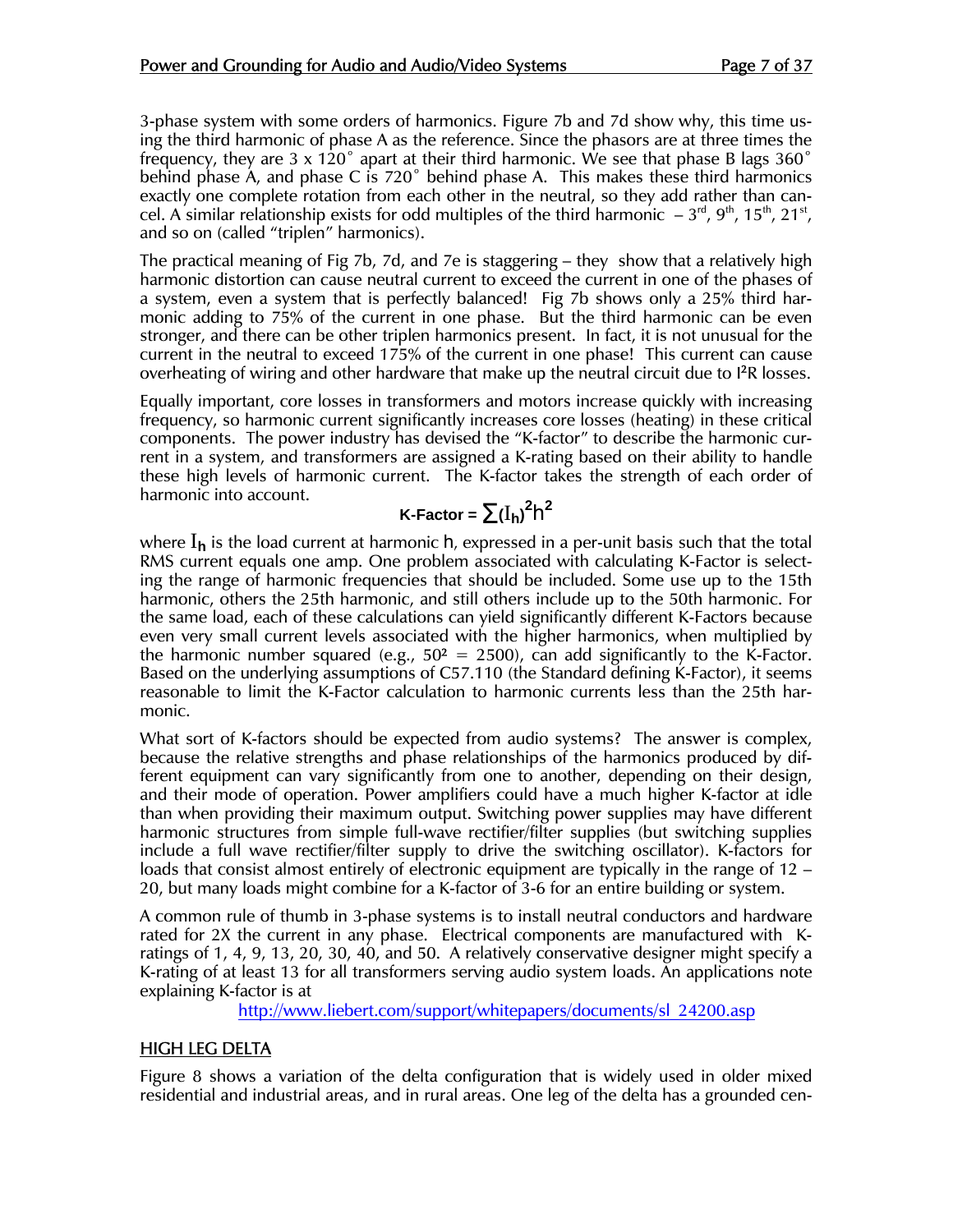ter-tap that serves as the neutral for a single-phase 120/240VAC system, and 208 volts is available for certain industrial applications. The configuration can work for audio and video systems if there are no other loads on the transformer. But EMC consultant Neil Muncy has learned that when High Leg Delta is used to feed multiple customers from the same transformer, the neutral currents from one customer can circulate through another customer's ground system. When this happens, the neutral feed from the pole-mounted transformer may carry relatively large neutral currents from those neighboring buildings.



The neutral current will find its way to ground through the *system ground* at the *service entrance*, and in general, the better the ground electrode system, the greater the circulating current will be! If the path to ground runs near audio equipment or wiring, the magnetic fields produced by these currents can couple into system wiring, guitar pickups and dynamic microphones without hum-bucking coils, and even the electronics of audio gear. The result is hum and buzz that can be eliminated only by eliminating the field. The hum component is 60 Hz, while the "buzz" consists of harmonics. When called in to diagnose problems in a small recording studio complex in a renovated industrial building, Muncy found a High Leg Delta power feed with 7A of neutral current finding its return path via a water main running under the guitar iso booth!

The solution is to use a transformer with a single-phase center-tapped secondary (also called a split single-phase transformer), to feed 120/240 v systems in the building, powering it from one of the ungrounded 240 volt phases. What matters is that the shared neutral feed to the building, with the offending currents, must be eliminated.

Also known as a Red Leg Delta, or Wild Leg, High Leg Delta systems are required to have that phase conductor marked with orange tape, orange finish or similar. This marking is only required where a connection is made and the grounded conductor is present.

#### **GROUNDING**

The primary purpose of grounding is life safety and the protection of both property and equipment. The principal hazards are lightning, power line voltage spikes, and equipment or wiring faults (failures) that could place power voltages on exposed equipment (where someone might touch it and be electrocuted) or cause a fire.

While the power company's equipment and wiring are generally not covered by building codes, nearly all power distribution systems are grounded. Most distribution transformers have a conductor grounded to a driven rod. If that transformer is on a pole, there will be a downlead on the pole from the transformer to the rod. The primary function of this earth ground is for lightning protection – it is rarely a very good ground, and may carry considerable noise current.

Two types of grounding are required by building codes in North America. *System grounding* is the connection to earth of a conductor that normally carries current – the *Grounded Conductor* or *Neutral*. *Equipment grounding* is the bonding of all exposed equipment to ground.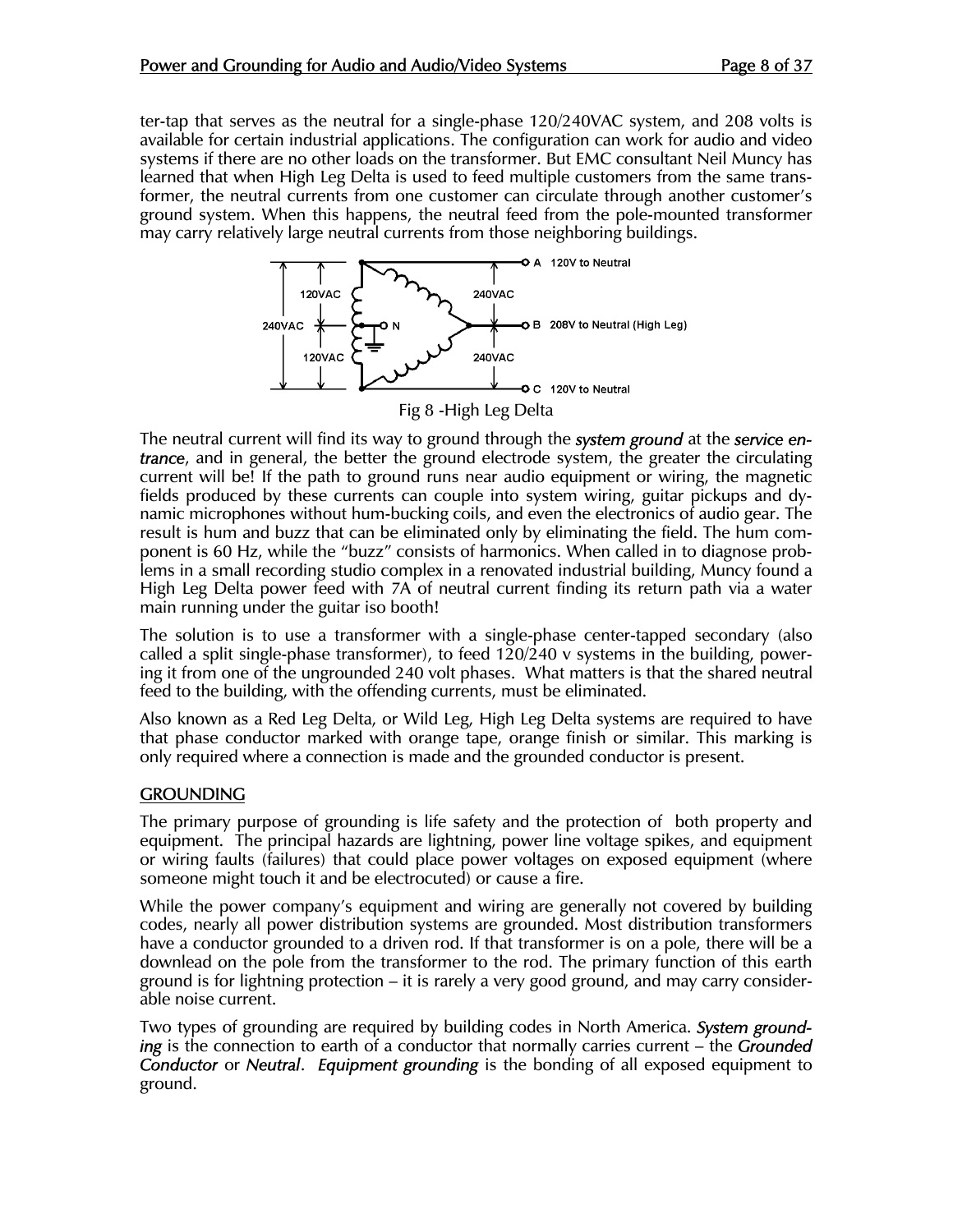Electrical codes require that most *systems* have a *Grounded Conductor*. A *system* in this sense of the word is any network of power wiring fed by a single source (a transformer or a motor generator), whether that source is outside the building or inside the building. When the source is outside the building, the *Grounded Conductor* must be bonded where it enters the building (this connection point is called the *service entrance*). The bond must be carried to all earth-connected metal in the building – building steel, cold water pipes, and driven ground rods. This connection of the *system* to ground is called the *System Ground*.

Which Power Systems Must be Grounded?

| <b>Must Be Grounded</b>                                                                    | <b>May Be Grounded</b>                 |
|--------------------------------------------------------------------------------------------|----------------------------------------|
| 120/240V single phase (Figure 1)                                                           | Systems that do not use a neutral as a |
| 120 V single phase (Figure 2)                                                              | circuit conductor                      |
| 120/208V wye (Figure 3)                                                                    | 3-wire Delta (Figure 6)                |
| 120/208V/240V High leg Delta (Figure 8)                                                    |                                        |
| f a system must be grounded the bond must be at the point where the system is <b>ostab</b> |                                        |

If a system must be grounded, the bond must be at the point where the system is *established*. A power system is most often *established* when a transformer is connected to an existing system – for example, 480V/277V power coming into a building must be stepped down to 208V/120V to feed ordinary appliances and lighting circuits. The secondary of that transformer *establishes* a new *System*, called a *Separately Derived System*, and the *Neutral*  of that new *System* must be bonded to create the *system ground*.

The principal function of the *System Ground* is to protect against lightning. Lightning occurs when a very large charge develops between the atmosphere and the earth. Eventually the charge builds to the point where it will arc over to complete the path to earth. Consider what would happen if the system was not grounded, and power wiring was struck by lightning (became part of that path). That very high voltage (thousands of volts) would appear on house wiring, and at some point of its own choosing, would arc over to other conductors that would take it to ground. That arc could easily start a fire, either directly or by the heat produced by <sup>12</sup>R losses in the path to earth, and the buildup of voltage could seriously injure or kill a person nearby. If the *System* is well *Grounded*, the lightning charge is far more likely to be conducted to ground via a path that is safe, away from people that could be hurt by it, and, with a little luck and good wiring practice, without starting a fire or causing other damage.

Note that a transformer does not isolate grounds on one side for the transformer from those on the other side. That's because safety codes also require that all grounded objects (and all grounded *Systems*) in a facility must be bonded together.

Safety codes require that all exposed conductive objects (*Equipment*) that may be energized (that is, could somehow contact a "hot" phase wire) be grounded. This is called the *Equipment Ground.* Virtually ALL electrical equipment enclosures and raceway (conduit, cable tray, transformers, backboxes, etc.) are required to be bonded (together and to ground).

Figure 9 shows how *System Grounding* and *Equipment Grounding* combine to protect from faults. The transformer center-tap has been grounded (this is the *System Ground*), and some system failure has caused line 1 to be shorted to ground. Perhaps, for example, a line 1 wire has been mashed into a conduit fitting. Since Line 1 is now connected directly to its own neutral (via the *Equipment Ground* and the *System Ground*), the fuse in Line 1 blows (or the circuit breaker trips). The blowing of the fuse (or tripping the breaker) is how *Equipment Grounding* and *System Grounding* protect against power faults! In other words, *the principal function of Equipment Grounding is to blow a fuse or trip a breaker when something goes wrong!*

Note also that codes require that all systems be protected by a fuse or breaker before the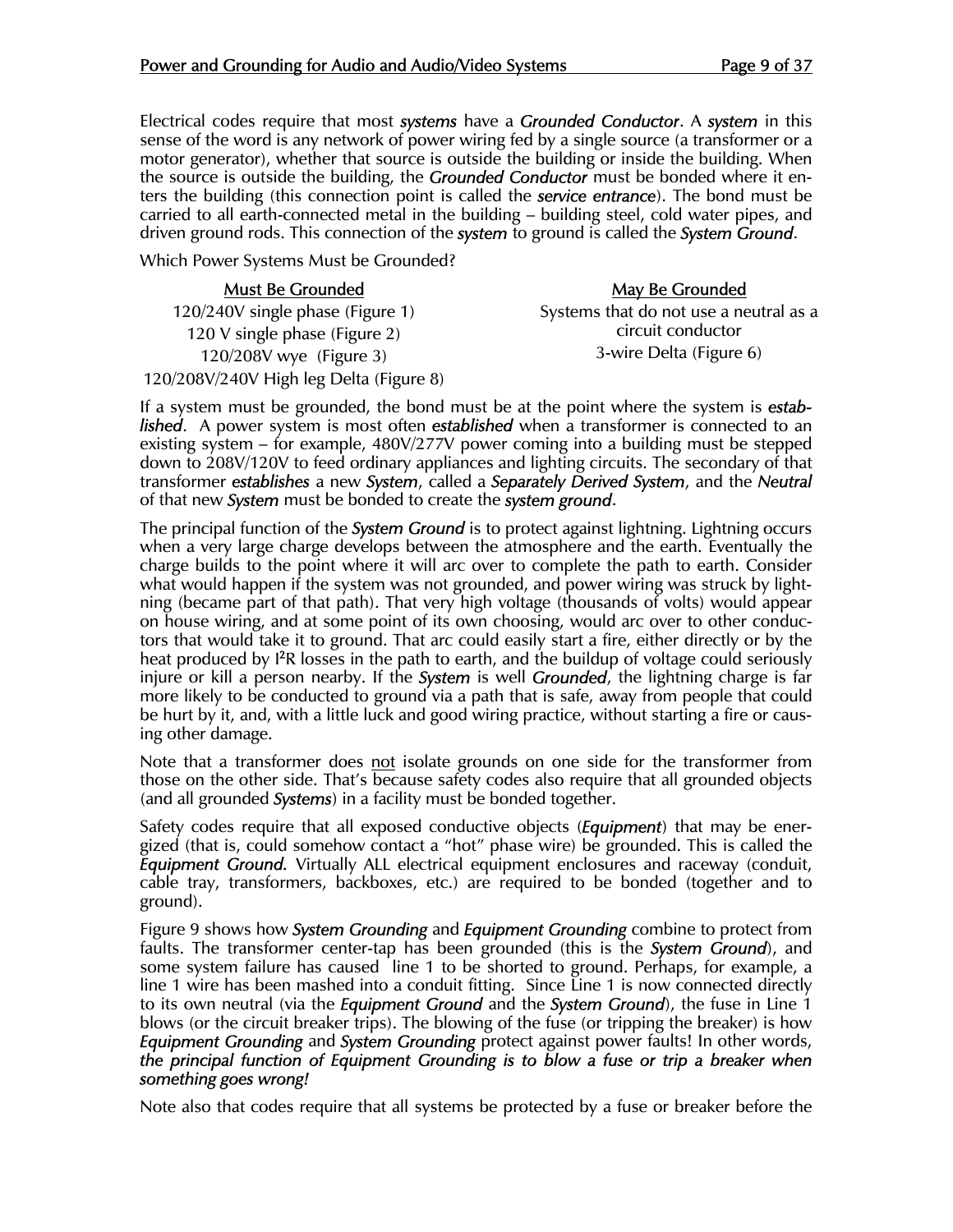first means of disconnection, and that the *System Ground* bond must also be upstream of that disconnect. The reason is simple – the *System Ground* and fuse/breaker must be there to protect from faults!



Figure 9 – A Fused Single-Phase System, with a Fault (short to ground) on Line 1

The *Equipment Ground* is not only the random bonding of every piece of building steel to every piece of conduit and electrical equipment. *Equipment Ground* is required to be carried with the *phase* and *neutral* conductors to every distribution panel, and from there to every place where power is extended. In some jurisdictions a dedicated *Equipment Ground* conductor is required (green is the assigned color). In other jurisdictions, the dedicated wire is optional if the *Equipment Ground* is carried by properly installed conductive raceway. If a raceway system is properly installed, including the correct installation of listed fittings at all junction points, it will generally provide a much lower impedance fault path than a dedicated green wire (*Equipment Ground*). But installing a dedicated green wire is always good practice, because it serves as a backup to the conduit connection, which can become intermittent, especially if the conduit not well installed. And when that wire is used, code requires that it be bonded to each enclosure through which it passes.

Virtually all electrical codes require that the *Equipment Ground* be in the same conduit with the associated circuit conductors. There are two very good reasons for this. First, any mechanical event that caused interruption of one would also cause interruption of the other. Second, the inductance of the fault path for the current is far lower, because the magnetic field for the current flowing through the phase conductor is cancelled by the field produced by the return current through the *Equipment Ground* conductor. Lower inductance means that the fault current will be greater, making it more certain that the protective fuse or breaker will be activated, and activated more quickly (before personnel are injured or a fire starts).

#### GETTING TO EARTH – THE GROUND ELECTRODE SYSTEM

The principal function of the Ground Electrode system is to provide a very low impedance path to earth for lightning and other high voltage transients (spikes) that may be on the mains power line. IEEE studies have shown that lightning energy is very broadband, extending from dc to well into the MHz range, with a broad peak around 1 MHz. It is this energy for which we must provide a low impedance path to the earth. At 1 MHz, the dominant electrical characteristic of the System Ground conductor is its *inductance*, not its resistance. And the inductance of a wire is almost entirely determined by its *length*. To minimize the impedance (virtually all inductive reactance) of this conductor, it is critical that it be as *short* as possible. Inductance, like resistance, is reduced by having many paths in parallel, or by making the connection by means of a very wide copper strap or braid. Braid is generally less desirable, since it corrodes much more quickly than strap.

Much is made in the popular press of skin effect  $-$  it is well known that it causes the resistance of a wire to increase with increasing frequency as the magnetic field causes current to be pushed to the outer surface of the conductor. Figure 10 shows the resistance of stranded copper conductors that might be used for System and Equipment Grounding. At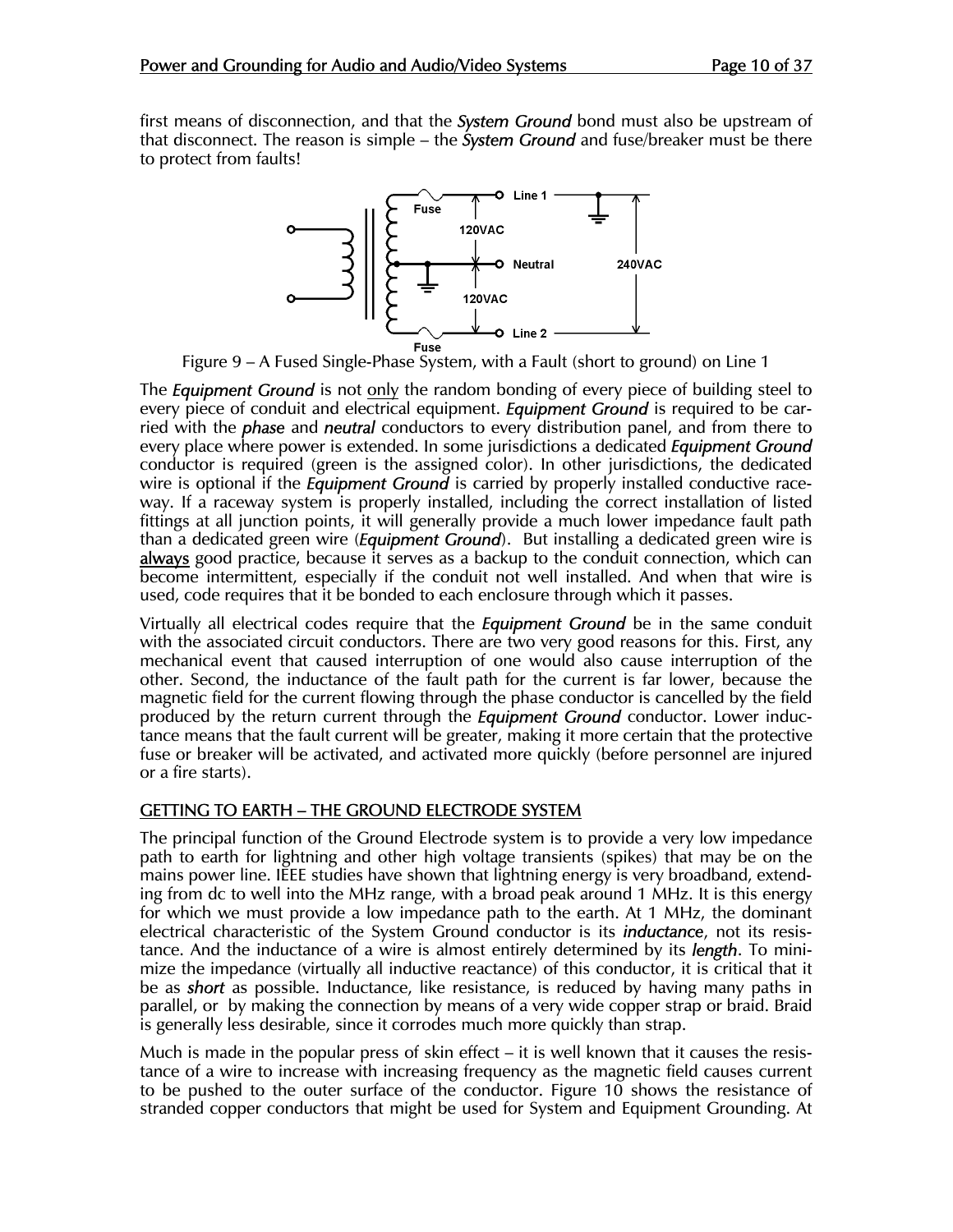low frequencies, skin effect is negligible, so the curve is horizontal. Skin effect is responsible for the increasing resistance.

Skin effect increases with increasing frequency, and is a function of conductor diameter and geometry. The graph computed for Fig 10 is for round, non-magnetic conductors. It is interesting that, contrary to sales hype in the world of high futility, skin effect is essentially insignificant at audio frequencies for conductors of sizes normally used for audio system wiring. It is not, however, insignificant for the larger conductors used for system feeders. Indeed, the 4/0 conductors are already showing significant skin effect at 180 Hz, and should be de-rated when used as neutral feeders in 3-phase systems.



Figure 11a – Inductive Reactance of a Single Straight Conductor, ignoring antenna effects

Figure 11a shows the inductive reactance of a straight non-ferrous conductor in free space, ignoring resonances associated with the behavior of the conductor as an antenna. The free space wavelength of 1 MHz, the frequency for which this data is computed, is about 984 ft. Antenna effects will begin to show up when a wire is 1/10 wavelength at the frequency of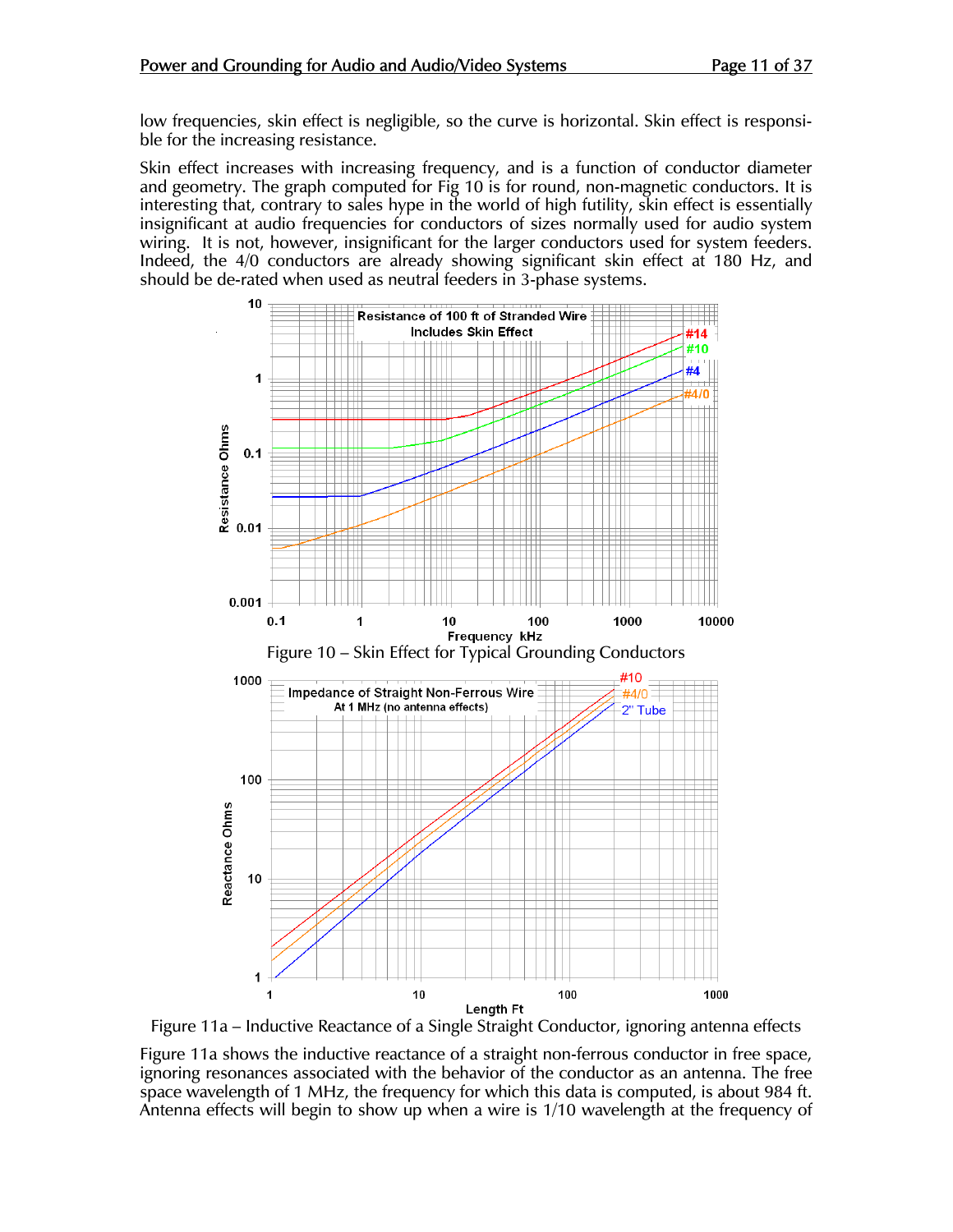the signal it carries, and a wire will resonate at multiples of one-quarter wavelength. The first resonance at 1 MHz would be around 240 ft, and the actual behavior of the wire could be expected to begin deviating from these curves when it is longer than about 100 ft. For a 2 MHz signal, the first resonance would be around 120 ft, and antenna effects would begin to show up when the wire was longer than about 50 ft.

Antenna effects can vary widely, depending upon many variables. Even the simplest analysis is beyond the scope of this white paper. Depending on whether the wire was connected on the other end, how it was connected, what it was connected to, and whether length was an odd or even multiple of quarter waves long, the wire might appear as a near short circuit, a near open circuit, or anything in between!

Figure 11a clearly shows that increasing the diameter of the grounding conductor reduces inductance only slightly. Indeed, the only good reason for using a large conductor is to reduce the resistance, which will, in turn, reduce heating during lightning strike conditions and might prevent the conductor from vaporizing!



Figure 11b – Resistance (with Skin Effect) and Inductive Reactance Compared

Figure 11b makes it clear that, above a few hundred Hz, and for most practical conductors, inductance of is far greater significance than resistance! It also shows that to provide anything approaching effective lightning protection the System Ground must be very short, and many paths to earth must be provided in parallel. In many buildings, those parallel paths can be provided by building steel. In fact, if all of the structural steel in a building is well bonded, the impedance to earth through that structure is likely to be an order of magnitude lower than through any ground electrode system that can be installed at anything approaching reasonable cost. For this reason, most building codes (including NEC) call for making the *system ground* bond to building steel unless none is near the point where the *system* is established.

But there is another very important factor that these graphs don't take into account – if the ground conductor is running in steel conduit, its inductance will be greatly increased (by as much as 40X), because of the higher permeability of the steel! Luckily there is a simple solution – the ground conductor must be bonded to the conduit at each end, and at each junction. When this is done, the copper conductor and the conduit are in parallel. At higher frequencies, skin effect will cause nearly all of the current to flow on the outer skin of the conduit, while at power frequencies a greater percentage will flow in the copper. When this is done, inductive reactance can approach the curve for the 2" diameter tube.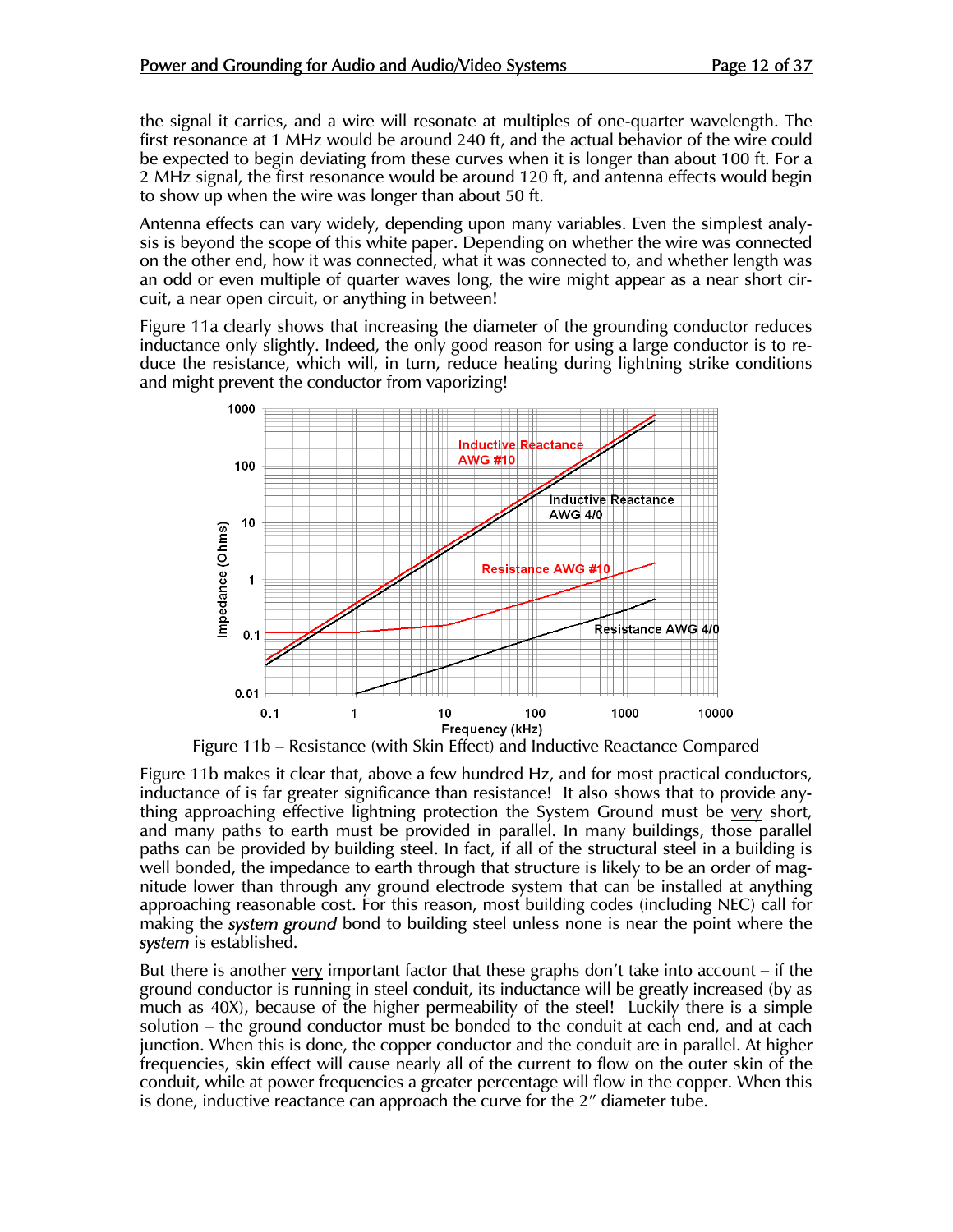Inductance is not the only factor limiting the impedance between an electrical system and the earth. The conductivity of soil varies widely depending on its composition and is also a function of moisture content. Building codes are generally lax with respect to the quality of the earth connection that must be provided. The National Electric Code (NEC requires, at a minimum, a single ground rod be driven. If the resistance to earth is greater than 25 ohms, it requires that a second rod be driven and bonded to the first, but it does not require that the combined impedance be any specific value. Both NEC and good engineering practice require that all *made electrodes* (intentional grounds) be bonded together, and this bond should be outside the building.

The calculations to predict the impedance to earth of a ground electrode system are complex, and are rarely worth the trouble. Following the guidelines below is generally enough to satisfy the needs of audio and video system grounding. Also, the ground electrode system will be in parallel with building steel and the concrete foundation. In general, the impedance to earth of the ground electrode system will be minimized by:

- 1. Using more ground electrodes.
- 2. Making the ground electrodes longer, driving them deeper into the earth. Ten feet is generally considered to be a minimum depth.
- 3. Spacing ground electrodes as far apart as practical (at least twice their length). Separation is important because mutual coupling between closely spaced electrodes increases their impedance to earth.
- 4. Placing electrodes where they will be continuously exposed to moisture (rainfall). For this reason, ground electrodes should be outside the building footprint.
- 5. Avoiding chemically enhanced electrode systems. These systems require long term attention to maintain their chemical balance. Few facilities are likely to have staff trained to do this.
- 6. Increasing the surface area in contact with the earth, or by using an electrode of greater cross-section of greater length, or by means of a Ufer (a ground electrode buried in concrete). (Fig 12)





Figure 12 – Ground Electrodes in Concrete http://www.conductiveconcrete.com

The resistivity of various types of concrete varies over at least four orders of magnitude, depending on the formulation and how it is poured. Some concretes are specifically designed to be conductive, and can be used to encase the grounding electrode (Figure 12),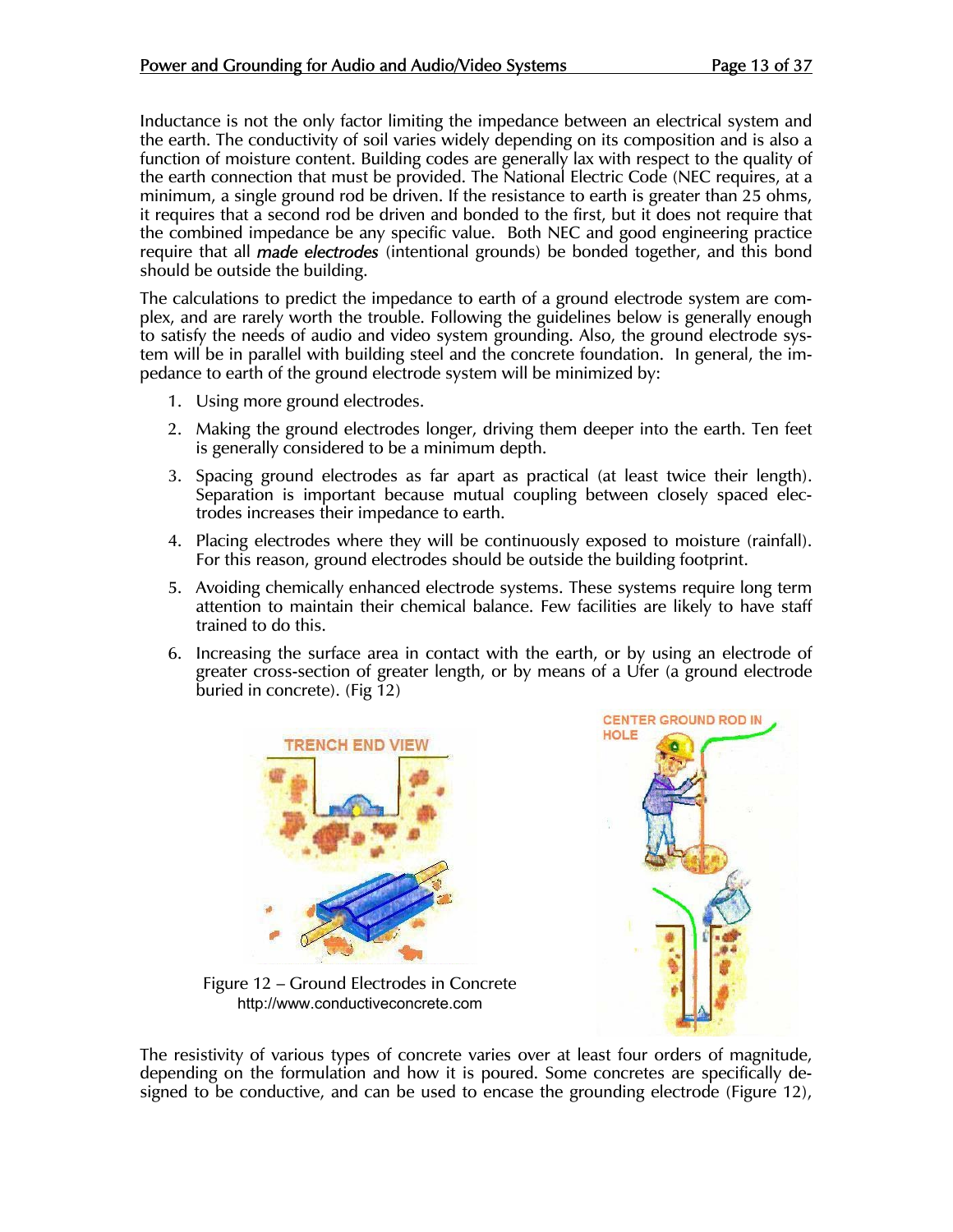thus increasing the surface area in contact with earth. Such an electrode is called a Ufer. Other applications of concrete require that it be the best possible electrical insulator (for example, railroad ties for electric railways). Structural steel encased in concrete can made a part of the ground electrode system simply by thoroughly bonding all elements of the rebar together and bonding from there to the System Ground. This technique should be approached with caution -- it is well known that lightning currents can do serious damage to structural concrete in the case of a direct hit. There are also corrosion issues. See http://www.polyphaser.com/ppc\_PEN1030.asp The Engineering Notes on this website are an excellent resource for understanding the engineering issues associated with grounding for lightning protection, especially for radio facilities. Not all of their methods are directly applicable to audio and video systems, but many are.

The conductivity of concrete must be considered when installing equipment racks on a concrete floor. As we will learn later, audio and video equipment racks should be isolated from grounded objects and then grounded through a *Technical Ground System*. One way to accomplish this is to place one or two layers of 5/8" ribbed or waffled neoprene pads between a rack and a concrete floor. This provides both electrical and acoustic isolation of the racks. If the racks are bolted to the floor, suitable insulating grommets will be required.

#### ISOLATION TRANSFORMERS



Figure 13c – Isolation Transformer showing inductance of grounding path

Common mode noise on the power line can be coupled into audio equipment via the power supply. In an ordinary transformer, shown schematically in Fig 13a, stray capacitance between the primary and secondary windings will couple high frequency energy across the transformer - - the higher the frequency, the greater the coupling. At low frequencies, where the capacitance is too small to provide much coupling, the transformer blocks common mode noise.

A Faraday shield, shown schematically in Fig 13b, can be added to a transformer, and can greatly reduce coupling by shorting high frequency energy to ground. A Faraday shield is simply a conductive barrier placed between the two windings. Fig 13c, and the equivalent circuit in Fig 13d, however, shows that the shield works by forming a voltage divider between primary and secondary. But it also shows that the attenuation will be limited by the impedance between the Faraday shield and earth. We learned in our discussion of the connection of systems to earth that this impedance consists mostly of the inductive reactance of the earth connection, along with a smaller (usually) resistive component.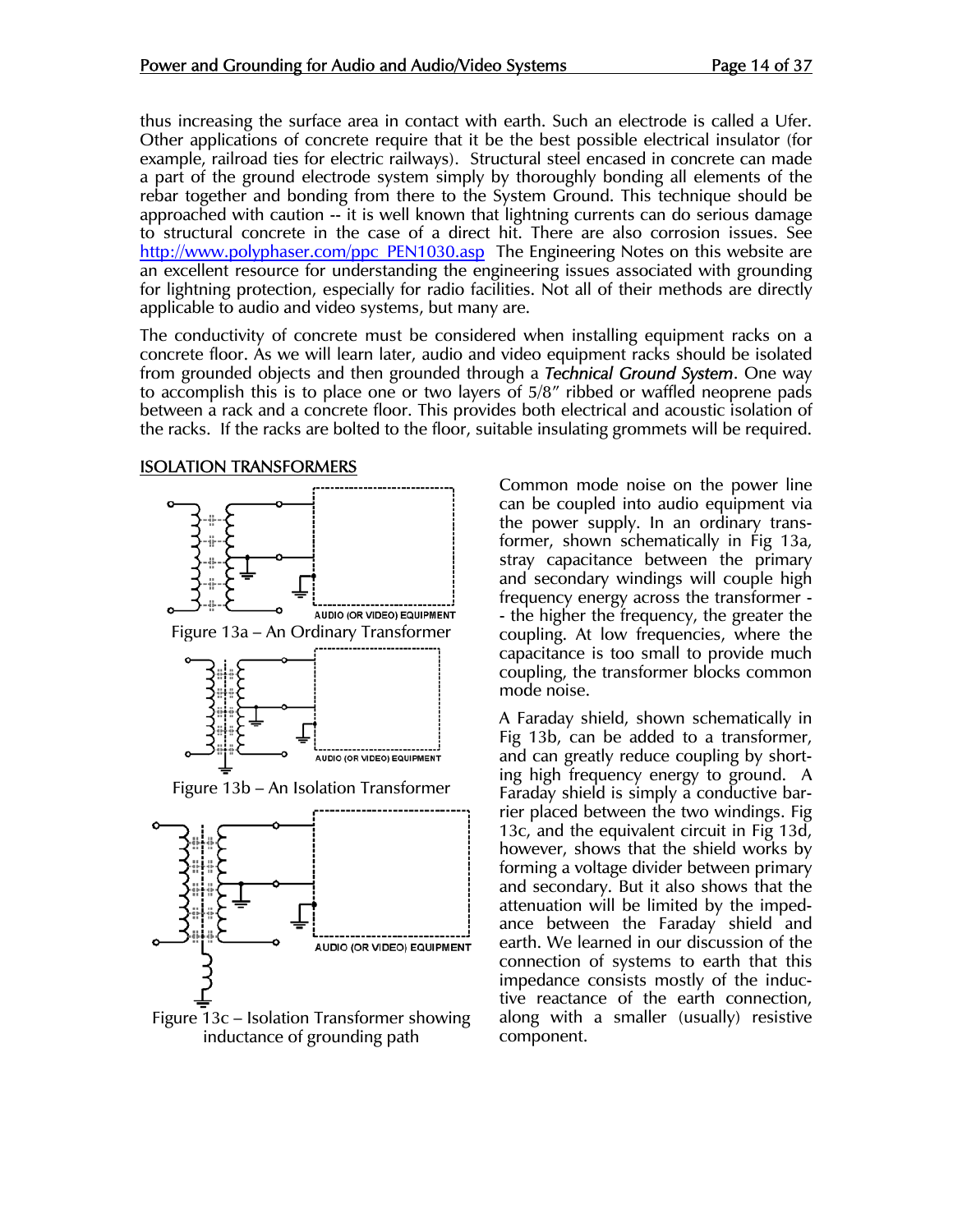

Figure 13d- Equivalent circuit

Thanks to their built-in stray inductance, capacitance, and high frequency losses, ordinary power transformers tend to provide differential-mode low pass filtering to block noise.

Note that an isolation transformer does not isolate grounds between primary and secondary, because building codes require that all grounds within a building be bonded together.

Thus, we see that isolation transformers can provide effective reduction of noise on the power line, but they must be installed in a manner that minimizes R and L in the grounding path if they are to be of any value. If the inductance and resistance of the ground lead are large, the isolation transformer will provide little if any noise reduction.

#### TECHNICAL GROUND SYSTEMS – AVOIDING GROUND LOOPS

Up to now, we have talked only about grounding for safety and the protection of equipment. From this point on, we'll talk mostly about grounding to minimize noise in audio and video systems.

One of the fundamental rules of system interconnection is that the shields of cables carrying audio frequency signals should not carry current, especially at the frequency of those signals. A wiring error that allows noise current to flow on the shield is commonly known as a "ground loop. "There are three important reasons why shield current should be avoided. All relate to imperfections in audio equipment and wiring.

- 1. Much audio equipment has been manufactured with a design defect commonly known as "the pin 1 problem," whereby the shield of signal wiring is connected (improperly) to the printed circuit board rather than (properly) to the shielding enclosure. With this improper construction, any current flowing on the cable shield will be coupled into the equipment and heard as noise.
- 2. Virtually all shielded, twisted pair cables sold in North America for permanent installation exhibit a design defect that causes what Neil Muncy has named "shieldcurrent-induced noise" (SCIN). The shields of these cables consists of aluminum foil with a copper wire (called a "drain" wire) in contact with the foil. In nearly all of these cables, the drain is twisted at the same rate as the signal conductors, but is closer to one signal conductor than the other. Any current flowing on the shield will induce a current in each conductor of the signal pair. Below about 4 MHz, nearly all of the shield current flows in the drain wire, because its resistance is much lower than that of the foil. Because the drain is physically closer to one conductor than the other, shield current will induce more voltage in one conductor than the other. In other words, shield current is converted to a differential voltage on the signal pair.
- 3. Much audio equipment is poorly filtered to reject radio frequency interference (RFI), so when SCIN places RF on the signal pair, that RF appears as noise in the audio.
- 4. In unbalanced circuits, shield current causes an IR drop that is added to the signal (because the shield is part of the signal circuit).

Four fundamental mechanisms can produce shield current.

1. *Potential differences between the two ends of the cable.* Current will flow on the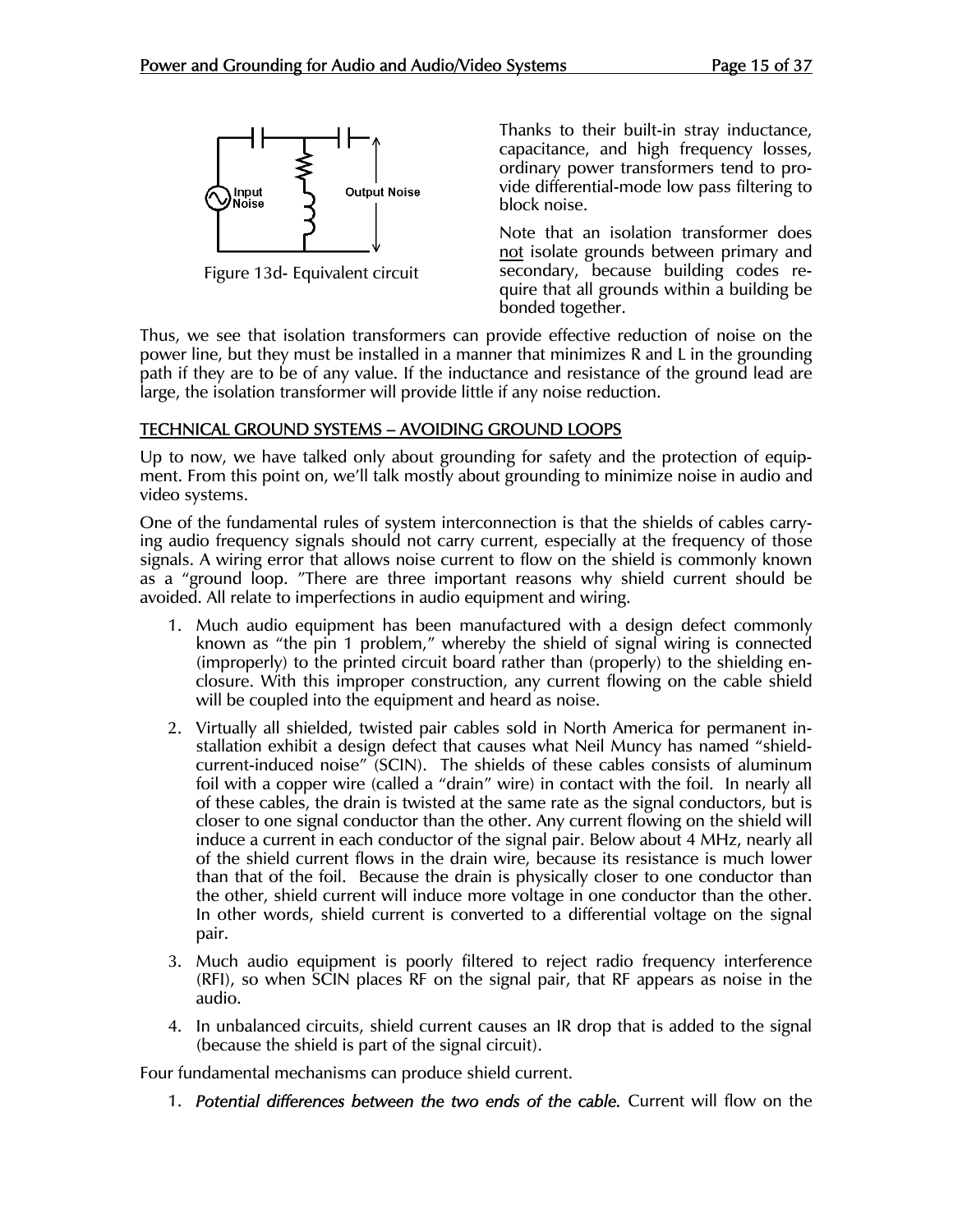shield if the two ends of the cable are at different potentials. Consider a cable shield that is "grounded" at both ends, and the equipment at either (or both) ends of that cable has unequal capacitance between the two sides the AC power line and its chassis. Virtually all power transformers will have capacitance between their windings and the enclosure, and nearly all technical equipment has EMI filters that include capacitors between the power line and "ground." Many fault conditions in power system wiring can establish potential differences of several volts between equipment grounds at different locations. Ground leakage currents from building equipment such as variable frequency motors can also create these potentials.

- 2. *Magnetic induction.* Voltage will be induced along the shield if the cable passes through a magnetic field. If the shield is connected at both ends, current will flow.
- 3. *Antenna action.* In the words of Neil Muncy, "You say audio cable, but mother nature says "antenna." Any radio signal can cause current to flow on the shield.
- 4. *Leakage current.* Equipment connected to the power line will draw currents through capacitors intentionally connected between the power line and its enclosure (noise filters), and through unintentional parasitic (stray) capacitance and resistance that inherent in their power supply components. Since the enclosure must be connected to *Equipment ground*, the resulting IR drops raise the potential on the enclosure.

A good technical ground system should minimize shield current. There are two fundamental approaches. In the "mesh" or reference plane approach, a large, equipotential surface or grid is developed and bonded at many points to each other where they cross, and to ground. The shields of technical equipment and the shields of signal cables are bonded at multiple points to the reference plane. In the *ideal* implementation, the reference plane would be a solid conductor. This is, of course, practical only in a testing lab, and even then can be quite difficult. The practical implementation of a mesh or reference plane typically consists of a grid of conductors at right angles to each other, bonding them together at each point where they cross. All conductive objects (building structure, HVAC ducts, the raceway system, etc.) are also bonded to the reference plane. This approximates the solid plane at frequencies below that at which the conductors that make up the mesh begin to act as antennas (roughly 1/20 the wavelength of currents flowing in the plane).

The ideal *Mesh* would minimize potential differences between grounded objects at different locations by minimizing the impedance (resistance and inductance) between those points. Cable shields can, theoretically, be bonded to the reference plane at both ends, and at many points in between, because those points are (or are at least hoped to be) at equal potential. Shield current caused by potential differences is further reduced because the resistance and inductance of the shield is much greater than that of the reference plane. Signal wiring is bundled close to the reference plane, so magnetic induction is minimized because the loop area is reduced, and antenna action is minimized because the reference plane tends to "short circuit" the field.

Mesh ground systems are quite effective in video studios, and in facilities where all signals are digital. In addition to the benefits of the ground plane itself, the combination of hundreds coaxial cable shields reduces the current in any one shield to a very low value. Since only one or two video signals are "on the air" at any one time, the noise added to the signal by a ground loop tends to be insignificant. Mesh grounding is successful in digital installations for a very different reason. Because the very low frequencies of power-related noise currents are so widely separated from high speed digital signals, it is quite easy to filter them out of digital equipment without degrading the digital signal.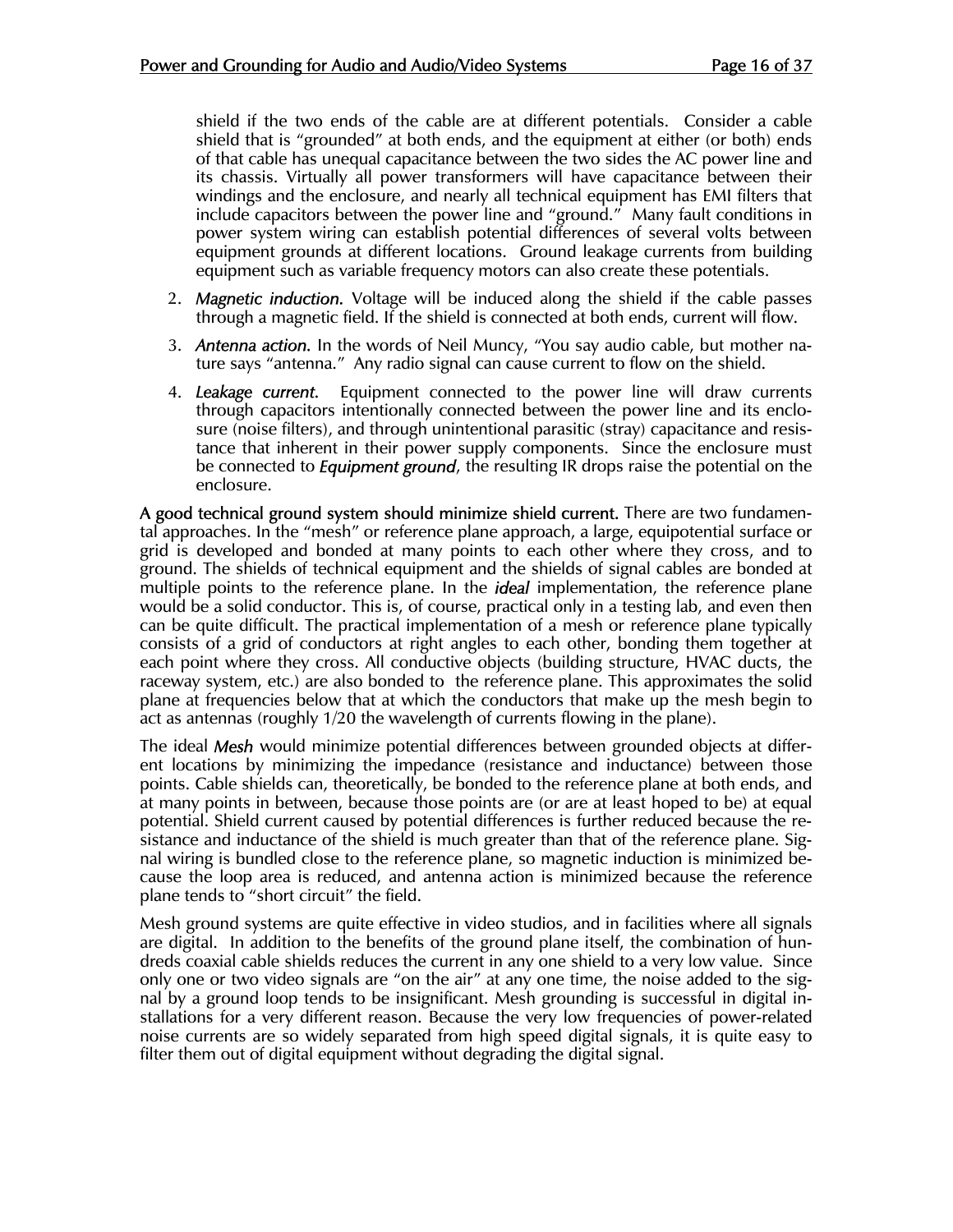#### ISOLATED GROUND SYSTEMS

The second fundamental approach to Technical System grounding is an *Isolated Ground System* (sometimes called a *single point* or *star* ground). An *isolated ground system* does not use a "separate" ground – it must be, in fact, bonded to *system ground*. But it is usually bonded at a single point, chosen by the system designer. A dedicated *Isolated Ground* conductor is run to every Technical system power outlet in the same conduit with the phase and neutral conductors and is connected to the *Equipment Ground* pin for outlets powering for technical equipment. *Isolated ground outlets* are different from standard outlets, in that their Equipment ground pin is isolated from the back box to which they are mounted. The back box must have an *Equipment Ground* – in many jurisdictions this must be a dedicated "green" wire, while in some the electrical conductivity of the conduit system itself can provide the *Equipment Ground*.

In every *Isolated Ground* system, there must be some single common point where the *Isolated Ground* is bonded to *Equipment Ground* and *System Ground*. This point is often called the *Technical Ground Common Point*. "Home" for the *isolated ground* conductors from each outlet is an *isolated ground* bus in the panel that feeds them, and that bus must be connected to the *Technical Ground Common Point*. In a system small enough to be fed by a single panelboard, the *Technical Ground Common Point* may be in that panelboard, or it may be back at the *System Ground* bond. In a larger system it will nearly always be at the *System Ground* bond.

In an *Isolated Ground* system, all technical equipment must be carefully isolated from random contact with grounded objects, but it must be grounded through the *Isolated Ground*  system. This means that all equipment, including equipment racks, must be isolated from grounds (including building structure, raceway, and even concrete floors). When audio equipment is mounted in racks that have been carefully isolated from ground, power outlets inside those racks do not (and should not) be isolated ground outlets. The reason is simple – the racks are already isolated! It is good practice to use hospital grade outlets throughout the system, because their contacts are built so that they show less metal fatigue, and thus maintain better contact over time.

All signal and control wiring for audio and video systems must also be isolated from ground, which means that the wiring must be isolated from the raceway system. This means that connectors mounted on wiring panels around a facility must be of a type that insulate the connector shell from the panel on which they are mounted. Plastic-body audio connectors and insulated feed-through-type BNC connectors are the weapons of choice. Special care must be taken that video cameras and projectors, antennas for wireless mic systems, and even permanently installed microphones cannot corrupt the isolated ground system. All of these devices must be isolated from random grounds, but must be grounded through the technical ground system.<br> $\leftarrow$  теснысац ground common point  $\rightarrow$ 



Fig 14 – A Technical Ground System Using Isolated Ground Wiring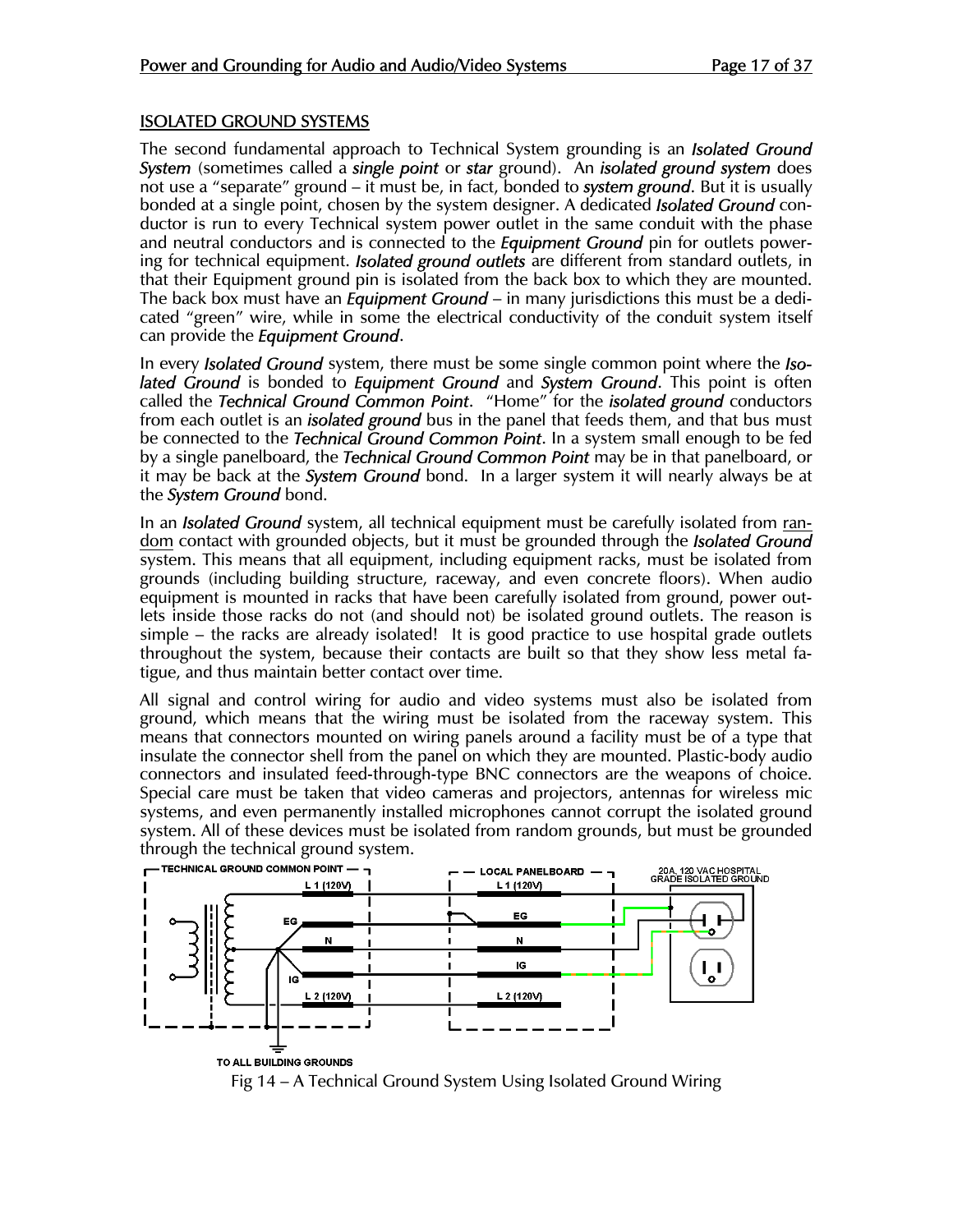

Fig 15a – Equipment Rack Wiring

Figure 14 illustrates typical implementation of a Technical Ground system using a starconnected isolated ground system. An isolation transformer establishes a separately derived 120V/240V system at the location at the left. The neutral of the separately derived system is bonded to the enclosure and to all building grounds at this location, which becomes the Technical Ground Common Point. The system feeds one or more local panelboards, which in turn feed isolated ground outlets throughout the facility. If other panelboards are needed, they would be fed from the panel at left, and wired in the same manner as the first panel. Some jurisdictions permit conduit to be used as the Equipment Ground, with no dedicated green wire. Green is the standard color for the Equipment Ground. When there is a second ground conductor (that is, an isolated ground), the second conductor must be green with an orange stripe.

Equipment Racks in Isolated Ground Systems must be isolated from ground. The rack must then be bonded to the Isolated Ground system. This typically requires the use of insulating fittings to isolate the rack from conduit, and neoprene pads to isolate it from a concrete floor or metal deck.

The Isolated Ground conductor is bonded to a heavy copper ground bus, which is itself bonded to the rack at multiple points. See Fig 15a.

Isolated Ground wiring inside equipment racks requires **standard outlets**, bonded to the rack. Isolated Ground outlets should not be used inside racks, because the rack itself must be isolated. This is the answer to the often asked question, "Why doesn't rack-mounted equipment like power conditioners and power switching units use isolated ground outlets?"

Equipment inside the rack should be bonded to the rack. This improves shielding of the equipment, and reduces potential differences between equipment within the rack. Bonding can be improved by scraping paint adjacent to mounting screws. Equipment should also be bonded to the copper bus.

Isolated ground systems minimize power-related shield currents by minimizing the potential difference between the opposite ends of cable shields. They work because they don't see the differences in Equipment Ground potentials from that other equipment because they are connected to the Equipment Ground at only one point, and because leakage currents produced by audio equipment are usually far lower than those produced by other equipment connected to the Equipment Ground. Isolated Ground systems do not reduce currents from magnetic induction, nor do they help reduce RF currents on cable shields.

Fig 15b shows proper rack grounding in an isolated ground system where multiple racks are required. In this example, there are racks at three locations. Four at two locations fed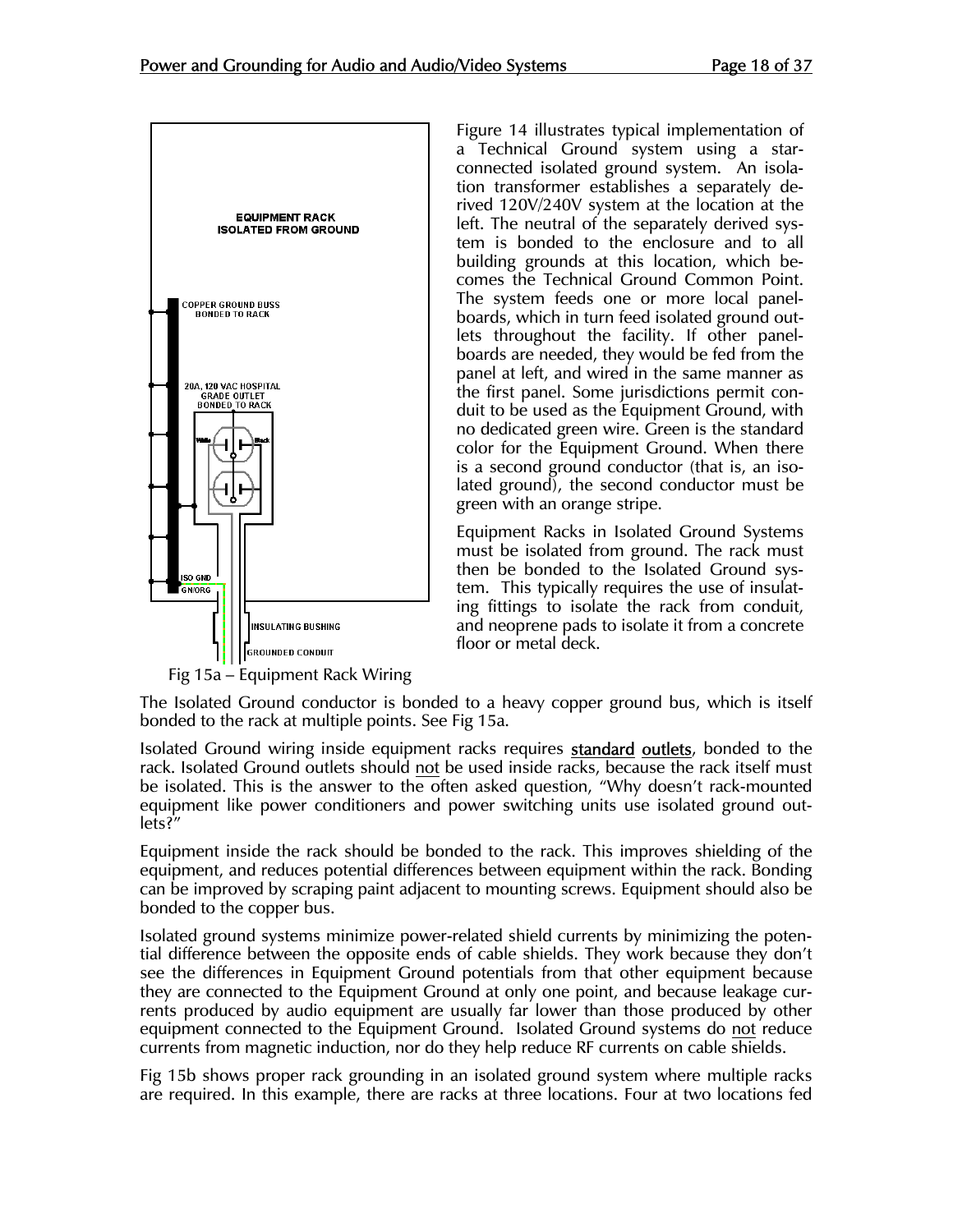from one electrical panelboard, and four at a third location from a second panelboard. Each rack is treated as shown in Fig 15a, except that a row of racks that are bonded together may have a single ground connection.



Fig 15b – Grounding Multiple Racks in an Isolated Ground System

Isolated ground systems are widely used for audio and video systems because they are far less costly to install than MESH systems for an equal level of protection from power-related noise, and because protection from magnetic induction and RFI can be achieved by other simple techniques without the cost of a MESH system.

#### BALANCED POWER

Balanced power is often touted as the ultimate cure for hum and buzz in project studios. The reality is that it can offer no more than 6-10 dB of reduction in hum and buzz coupled into audio and video systems. How and why do these systems work? The answer is found in Figures 16 and 17. The power supplies in most audio and video gear have capacitance between each side of the power line and its enclosure. C1 and C2 are stray capacitance between the power transformer primary winding and its secondary, which is ultimately bonded to its enclosure. They are shown here as grayed-out, dashed lines, because you won't find them on the schematic, but they are a byproduct of the physical construction of the transformer, and they are quite real. C3 and C4 are part of EMC filters that are built into most equipment to prevent the transmission of RF noise into and out of equipment via the power line.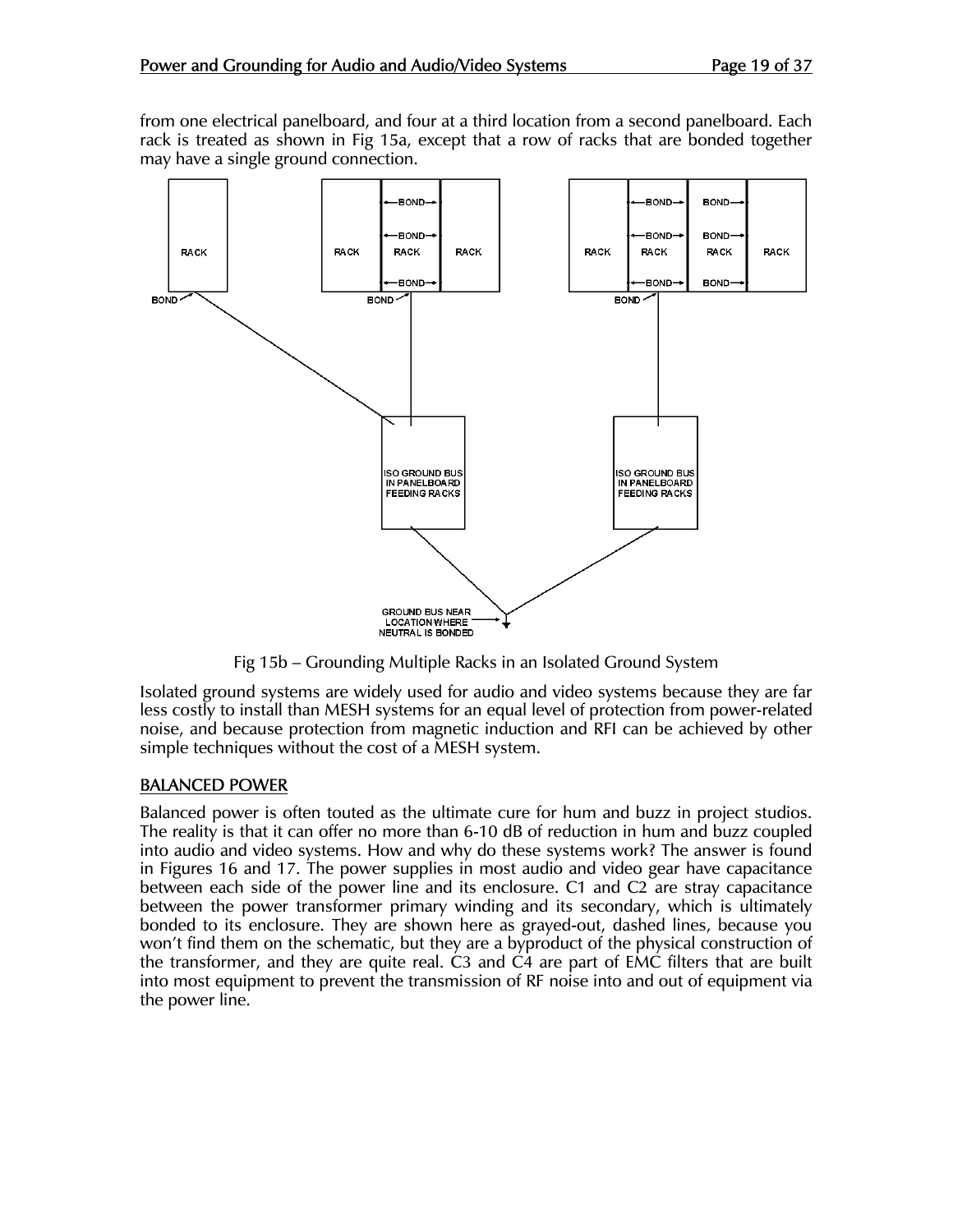

Fig 16 –A Conventional Un-Balanced Power System

In a conventional power system, shown in Fig 16, C1 and C3 have the full line voltage across them, and provide a path for a small leakage current from the power line to the equipment ground. 100 ma of leakage current is quite common, and this current will couple power line hum and buzz onto the equipment ground by virtue of the IR drop.C2 and C4 are between the neutral (grounded conductor) and the Equipment Ground, so carry little if any current.



Fig 17 –A Balanced Power System per NEC 647 (2002)

In a balanced power system, shown in Fig 17, a transformer with a center-tapped 120 VAC secondary has its neutral bonded to the equipment ground, to produce 60 VAC to ground from both sides of the line. This places equal voltages across C1, C2, C3, and C4. IF  $(C1+C3)$  were precisely equal to  $(C2+C4)$ , the leakage currents would cancel to zero. In reality, C3 and C4 are of approximately equal value, while C1 is usually appreciably larger than C2. As a result, there is generally modest cancellation between the current from the two legs. Reductions on the order of 8-10 dB are typical. This reduction in noise voltage on the equipment ground translates directly into reduced noise current on audio and video system wiring. How does this reduce system noise?

- 1. Reduced shield current causes an equal reduction in the IR (and IZ) voltage drop along the shield. In unbalanced systems, any voltage drop on the shield is in series with the signal, so a 10 dB reduction in shield current will reduce noise by 10 dB. In balanced systems, it will reduce the need for high CMRR by 10 dB.
- 2. Shield current flows into pin 1. In equipment that has a pin 1 problem, any shield current will be heard as noise. Again, a 10 dB reduction in shield current reduces noise by 10 dB.
- 3. Shield current causes noise to be introduced onto the signal pair by SCIN (shieldcurrent-induced noise). SCIN won't couple enough 60 Hz and 180 Hz to be heard, but it's far more likely that any high frequency noise that may be shorted to the enclosure by those capacitors will be audible.

NEC 647, which defines the requirements for balanced power systems, places some important restrictions on both their installation and use.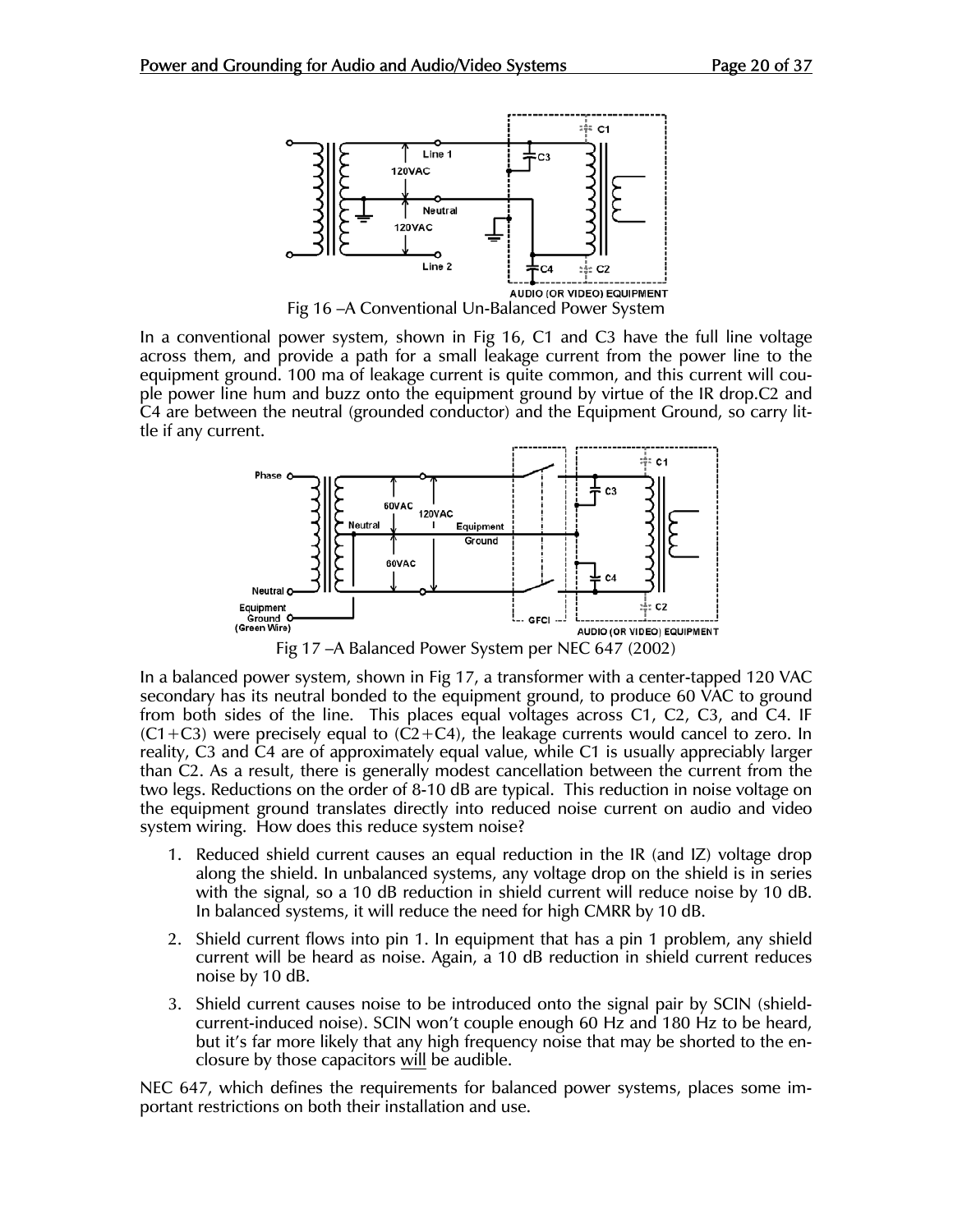- 1. Conductors must be sized so that the IR drop does not exceed 1% of the line voltage under a load equal to 50% of the branch circuit current rating, and so that the combined IR drop of the feeders and the branch circuit wiring does not exceed 2%.
- 2. A dedicated *Equipment Ground* conductor must be run to all equipment and each receptacle.
- 3. All receptacles must be protected by a GFCI.
- 4. The neutral must be bonded per NEC 250, and must also be connected to the grounded conductor of the circuit that feeds the system.
- 5. Balanced power systems are restricted to industrial and commercial occupancies.
- 6. All outlets "shall have a unique configuration" and must be identified using specific language called out in NEC 647.7.
- 7. There must be a receptacle having a grounded circuit conductor (i.e., conventional unbalanced power) within 6 ft of each receptacle for the balanced power system.
- 8. All lighting fixtures connected to balanced power must be specifically rated for 60/120 VAC balanced power, must "have a disconnecting means that interrupts all ungrounded conductors," and must be permanently installed.
- 9. Isolated ground receptacles are permitted.

Balanced power systems are expensive, and their noise reduction capability is limited to about 10 dB. Isolated ground systems are generally a far more effective and less costly solution.

#### IDEAL POWER AND GROUND SYSTEM ARCHITECTURE FOR AUDIO/VIDEO SYSTEMS

The ideal power system architecture for audio and video systems is a separately derived 240/120 VAC single phase system shown in Figure 14. The transformer that derives the system should be a high quality isolation transformer with two Faraday shields, and the transformer should be located such that the system can be bonded to a good earth ground by means of a very short conductor. A star-connected isolated ground system is the most practical technical ground system for most audio and video systems.

If touring sound systems will be used in the facility, a separately derived 120/208 VAC 3 phase system as shown in Figure 3 should feed a disconnect switch at a suitable location on stage. If there will be occasion for use of a recording or broadcast truck, a second disconnect switch powered from either the same or an additional 3-phase system should be located near where the truck can be parked. The isolated ground bus should be extended to both of these locations.

Each outlet for audio and video systems should have its own dedicated phase, neutral, and isolated ground conductors home run to the panel from which it is fed. Wiring that is shared between outlets provides a common impedance by which noise can be coupled from one piece of equipment to another. Using individual conductors for each outlet also minimizes voltage drops under load, improving regulation.

#### PREVENTING MAGNETIC COUPLING – SHIELDING, TWISTING, CONDUIT SPACING

Virtually all of the crosstalk from power circuits to audio circuits is magnetically coupled. There are four basic techniques by which magnetic coupling between power circuits and audio/video systems can be avoided, and the beneficial effects of each are cumulative. They are:

 $\bullet$  Increase spacing between the noise source and the A/V system and its wiring.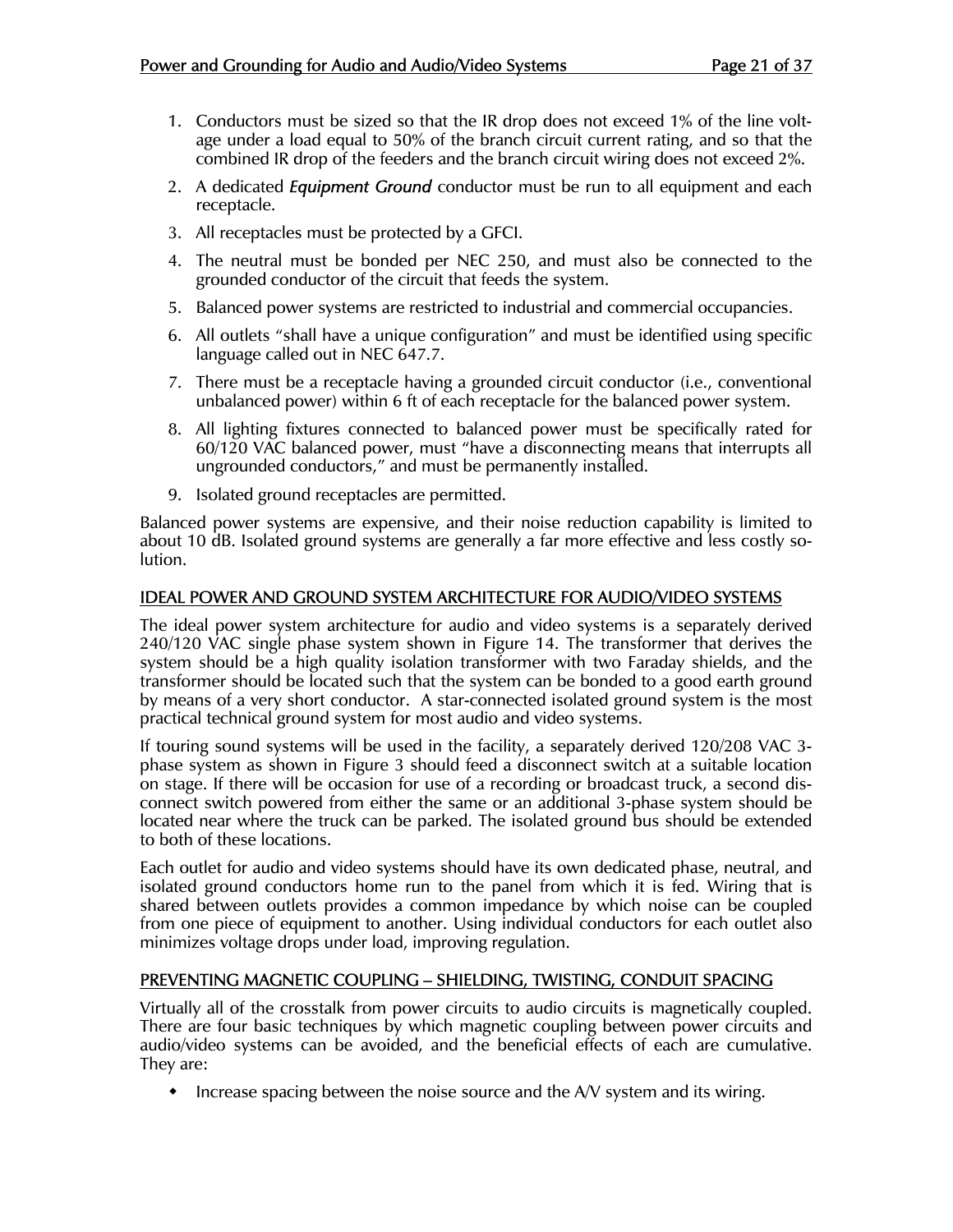- $\bullet$  Run the wiring for the noise source and wiring for the A/V system at right angles to each other. Magnetic coupling is multiplied by the cosine of the angle between the wiring – it will be greatest when the runs are in parallel, and least when the runs are at right angles.
- Run the phase and neutral conductors for each power circuit as twisted pairs within their conduit so that the radiated magnetic field cancels. Additional magnetic field rejection will be achieved if audio circuits are twisted pairs.
- Shield either or both systems with steel. Feeders and branch circuit wiring is most effectively shielded by enclosing it in rigid galvanized conduit – roughly 32 dB at power frequencies – or roughly 16 dB if in EMT (Steel Electrical Metallic Tubing) conduit. The shielding these conduits provide is additive – if both power and signal wiring are in EMT, a total of 32 dB of shielding will exist between the two types of wiring. Aluminum and PVC conduit should be avoided -- aluminum conduit provides only electric field shielding, and PVC conduit provides no shielding at all.

If conduits are relatively widely spaced, audio/video system signal wiring and power wiring for branch circuits can be in EMT conduit. Power feeders should always be in rigid steel conduit. If conduits must be very closely spaced, branch circuits or audio/video signal wiring, or both should be in rigid steel. Table 1 provides suggested minimum spacing between audio/video system conduits and conduits carrying power wiring. Ampacities are for the combination of all phase conductors in the power conduits. NO indicates that the use should be avoided. Spacings assume that power conductors will not be twisted pairs. Closer spacings can be used if power conductors are twisted pairs.

| Audio/Video | Power        | Under          | 60     | 120  | 240            | 400     |
|-------------|--------------|----------------|--------|------|----------------|---------|
| Conduit     | Conduit      | 60A            | Α      |      |                | А       |
| <b>FMT</b>  | FMT          | 2 <sub>f</sub> | 3 ft   | 4 ft | N()            | NO      |
| EMT         | <b>Rigid</b> | 4 in           | 8 in   | 1 ft | 2 <sub>f</sub> | 4 ft    |
| Rigid       | Rigid        | 1 in           | $2$ in | 4 in | 8 in           | $16$ in |

#### Table 1

Large transformers and motors produce strong magnetic fields that can be picked up and amplified by A/V system equipment and wiring. No large power transformers or motors should be located within 50 feet of recording or broadcast studios, stages, worship platforms, control rooms, A/V equipment rooms, or sound control positions. Where this limit must be stretched because of building layouts, we offer these guidelines.

 In order of significance in terms of **interference production**, rated beginning with most significant, are:

Transformers and large motors Switchboards, panels and feeders Branch circuits.

 In terms of A/V systems **receiving interference**, the most sensitive elements, in order beginning with most sensitive are:

Areas where microphones and guitars will be used Mix locations, including sound control rooms Mic wiring Video monitors and projectors Equipment racks

Table 2 lists suggested minimum spacings between power conduits and locations where audio/video equipment is installed or will be used. Ampacities are for the combination of all phase conductors in the power conduits. Spacings assume that power conductors will not be twisted pairs. Closer spacings can be used if power conductors are twisted pairs. The "pull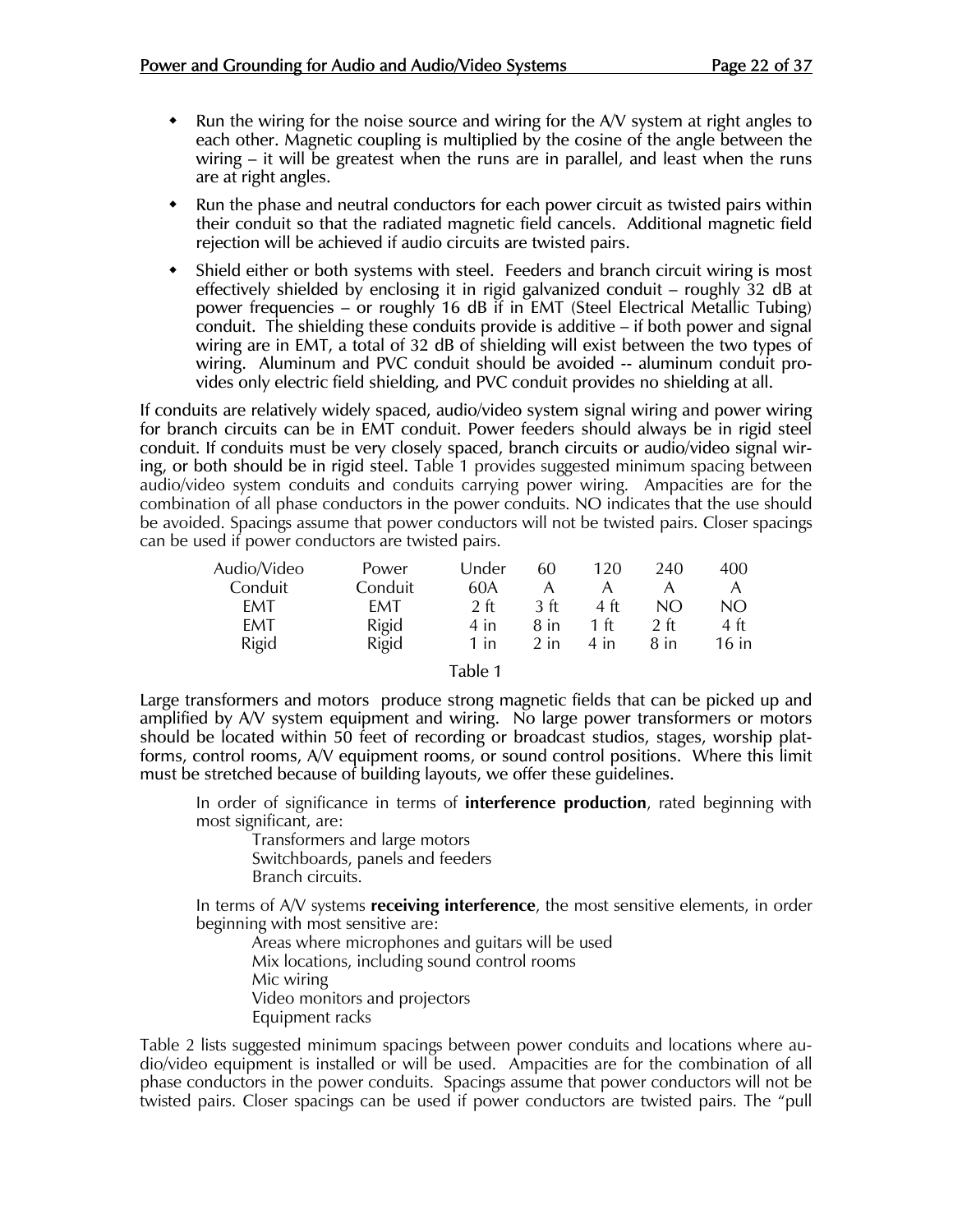path" is the path that portable cables (audio snakes, video wiring, etc.) takes from a stage to a mix location or a broadcast truck.

|                                   | Under | 60     | 120            | 240             | 400              |
|-----------------------------------|-------|--------|----------------|-----------------|------------------|
|                                   | 60A   | А      | А              | А               | А                |
| <b>EMT</b> - Control Room         | ok    | 1 ft   | $30$ in        | 5 ft            | 10 <sub>ft</sub> |
| Rigid Steel - Control Room        | ok    | ok     | ok             | 2 <sub>f</sub>  | 5 ft             |
| EMT - House Mix/Pull Path         | ok    | $2$ ft | 4 ft           | 8 ft            | 16 ft            |
| Rigid Steel - House Mix/Pull Path | ok    | 6 in   | $1 \text{ ft}$ | $2 \text{ ft}$  | 4 ft             |
| EMT - Platform, Pit               | ok    | $2$ ft | 4 ft           | XX.             | <b>XX</b>        |
| Rigid Steel - Platform, Pit       | ok    | ok     | 1 $ft$         | 2 <sub>f</sub>  | 4 ft             |
| <b>EMT</b> - Equipment Rooms      | ok    | 1 ft   | $30$ in        | 5 ft            | 10 <sub>ft</sub> |
| Rigid Steel - Equipment Rooms     | ok    | ok     | ok             | 2 <sub>tt</sub> | 4 ft             |

Table 2

#### POWER FACTOR

The fundamental definition of power factor is the ratio of the real power to the product of voltage and current (volt-amperes) in a circuit. Until recently, sinusoidal loads were assumed (that is, the current and voltage were both essentially sine waves), so engineers were taught that an alternate definition of "power factor" was the cosine of the phase angle between the current and the applied voltage. As non-linear (non-sinusoidal) loads (electronic power supplies, fluorescent lighting, etc.) have become an increasingly dominate fraction of the load in most facilities, the IEEE has modified its definition of power factor to include the highly impulsive nature of the current drawn by these devices. Thus there are now two IEEE definitions for power factor.

*power factor, displacement* (A) The displacement component of power factor. (B) The ratio of active power of the fundamental wave, in watts, to the apparent power of the fundamental wave, in volt-amperes.

*Power factor, total* The ratio of the total power input, in watts, to the total volt-ampere input. *Note*: This definition includes the effect of harmonic components of current and voltage and the effect of phase displacement between current and voltage.

#### POWER QUALITY

In an ideal world, the voltage on the mains power lines would be constant, but the real world is far from ideal. Power can be "non-ideal" in several ways.

1. Poor regulation i.e., under-voltage or over-voltage. The basic causes are 1) overloading of the power grid, causing utilities to reduce voltage, and 2) IR drops in distribution lines under heavy loading. A Backup Power Supply (BPS) is designed to take over when the voltage drops below a certain level, and many BPS units have voltage regulation capability.

*[Note: Backup Power Supplies are often mistakenly called Uninterruptible Power Supplies (UPS), a mistake begun and perpetuated by those selling them. Unlike a BPS, which stands by idle until the power fails, an Uninterruptible Power Supply is always charging its battery and always providing power to the equipment it protects. UPS units are much more expensive to manufacture than BPS units because they must run continuously – they require more highly rated components and greater cooling. A BPS (or a UPS) large enough to run an entire sound system will be very large and very expensive.]* 

2. Intermittent loss of power – i.e. drop-outs. These can be as short as a fraction of a second and as long as hours or days. A BPS is designed to take over and provide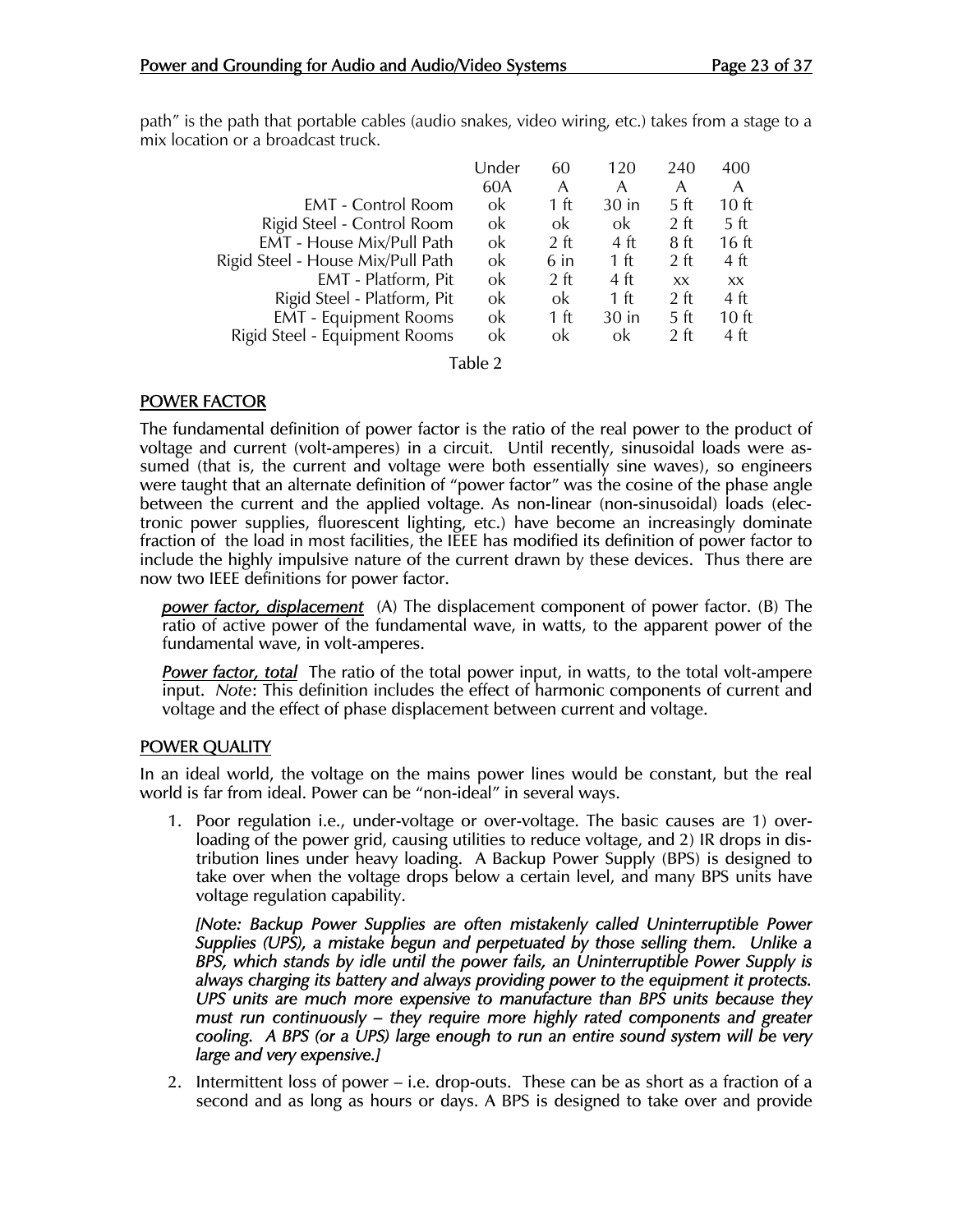power in the case of a drop-out.

- 3. High voltage transients i.e., spikes or surges. The most common causes of transients are 1) lightning; and 2) inductive current being switched at some remote location (typically a motor or generator). These transients can be anything from a few volts to several thousand volts, and typically last for a few seconds or less.
- 4. The displacement power factor (the cosine of the phase angle between the current and the voltage in a power system) may be low. For a load that is essentially sinusoidal (motors, heating elements excited at the power frequency, incandescent lighting operating at the power frequency), real power delivered is equal to the voltage multiplied by the current multiplied by the power factor. When the power factor is much less than one, the current required to provide a given amount of power will be much higher than if the voltage and current were in phase. The primary cause of a low displacement power factor is the presence of highly inductive loads (primarily motors, but also the magnetizing and leakage inductances of large transformers).

 The principal concerns with a low displacement power factor are that 1) the power company must deliver more current for a given amount of power, and 2) that current causes increased heating in wiring, connectors, transformers, and generators. Displacement power factor is generally not a major concern with audio and video systems.

- 5. As noted in the discussion of harmonic current, current is drawn by the power supplies of electronic equipment in relatively short pulses, but those pulses can be of relatively high amplitude. The IR and IZ drops produced by these pulse currents will be superimposed on the supply voltage. For example, a power supply specified to draw an average current of 1A might draw its current in the form of pulses that lasts for only 10% of the positive half cycle and 10% of the negative half-cycle, but with a peak amplitude of 12A. If the impedance (resistive and inductive) between the power source and the load were 0.6 ohm (the resistance of 100 ft of #14-2), the line to neutral voltage would sag by  $(120 * 1.414 8 0.6)$  volts = 10 volts at the peak of that current pulse, and the peak to peak value of the noise would be 10 volts! Not only that, but the RMS value of the current could be nearly double the average value.
- 6. Radio frequency noise may be coupled onto the power line (or onto the equipment ground) by switch-mode power supplies, especially those that are poorly designed. This noise can cause serious interference to radio reception (AM and FM broadcast tuners, wireless mic receivers, hearing impaired systems). If this noise is impressed onto cable shields, it could couple into signal circuits by the mechanisms of pin 1 problems, SCIN and capacitance imbalance in balanced circuits, and IZ drops on the shield of unbalanced wiring. Power supplies and battery chargers for large consumer and commercial equipment such as power tools, electric blankets, lowvoltage lighting, golf carts, etc. are notorious sources of RF noise. Ironically, this noise is coupled onto equipment grounds by the capacitors within line filters that most national governments require to be built into electronic equipment!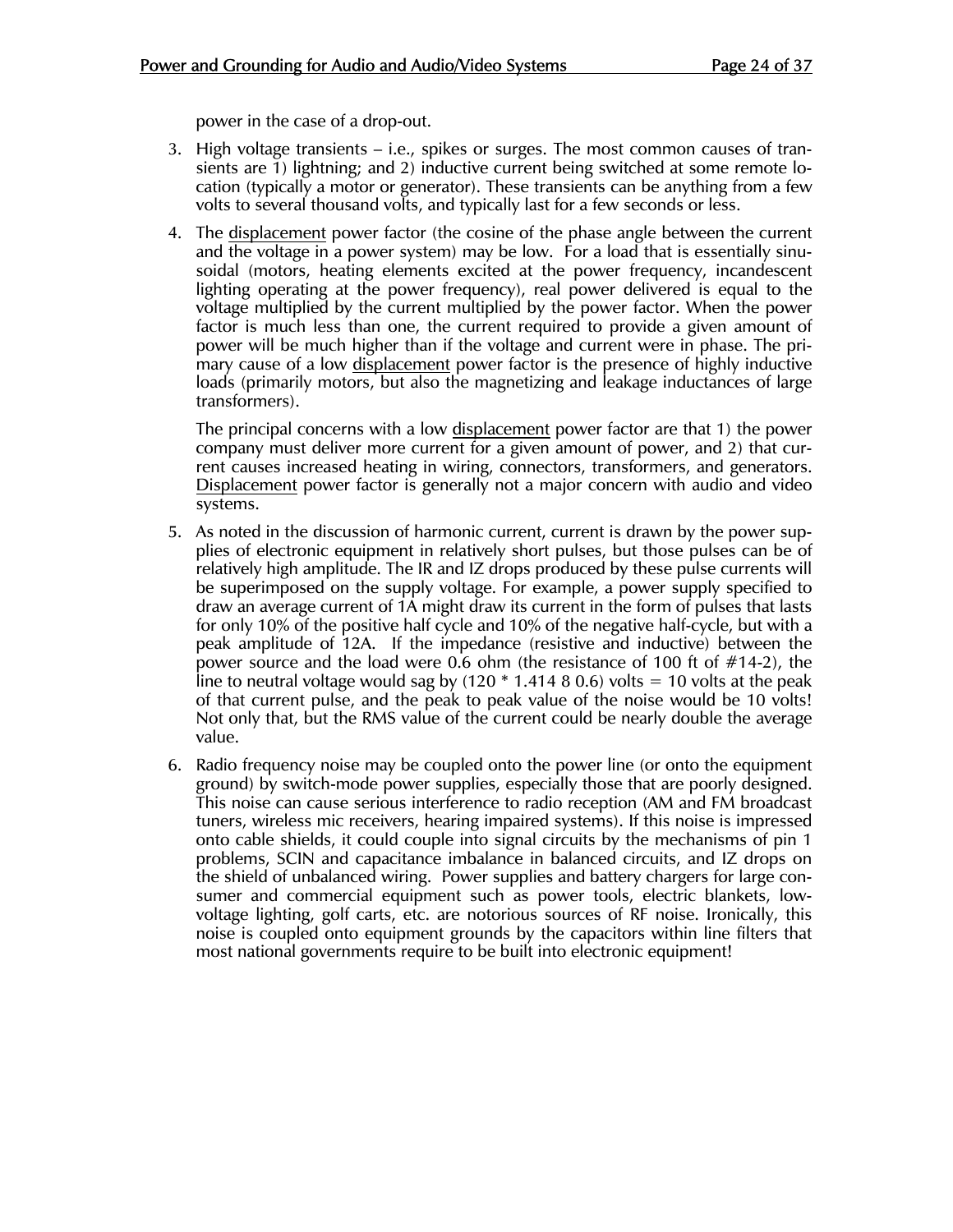

Fig 18 shows the spectra of the noise current on the shield of wiring connected between equipment at widely separated locations. The large peaks at the left are the 60 Hz fundamental and low order harmonics. Components above 100 kHz are likely to be noise from switching power supplies, and some of those above 500 kHz may be AM broadcast stations. Components between about 1 kHz and 100 kHz are likely to be noise from various motors, fields radiated by CRT monitors, and switching noise from a wide variety of other equipment. The noise spectra extends well above the 1 MHz limit of this sweep.

#### SURGE SUPPRESSION

Traditionally, facilities and equipment have been protected from power line transients by shunting them to "ground," simply because that was the only method available. This is called "*shunt-mode*" suppression, and the shunt device most commonly used is a Metal Oxide Varistor (MOV). MOV's have at least three serious shortcomings as protection devices. 1) They fail, often without warning, and often destructively. Once they have failed, they provide no protection. 2) MOV's have a finite life, and their ability to shunt the surge to ground degrades over time, also without warning. Again, they provide little or no protection in this condition. 3) The act of shunting the surge to ground pollutes the ground with the surge voltage. Low surge voltages couple noise to the ground, which can often enter the audio or video system by causing shield current to flow. Very powerful spikes (lightning hits, very large voltage spikes produced by major power faults) can raise the ground voltage enough to cause destructive failure of system equipment connected anywhere in the building.

How MOV's CAUSE Equipment Damage When a shunt mode suppressor conducts a lightning strike to the equipment ground, the IR drop in the "green wire" raises the potential between the equipment ground at the "protected" outlet and other "grounds." Consider two pieces of gear plugged into different outlets, with signal wiring between them. One of them has a shunt mode suppressor, the other does not. Or perhaps they both have shunt mode suppressors, but because they are at different locations, they see different lightning currents and have different lengths of green wire to "earth." In either situation, *the difference in potential between the two equipment grounds can be thousands of volts for the instant of the strike, and one or both of those pieces of equipment is likely to experience a destructive failure.*

*Series-mode* surge suppression operates very differently, storing the surge energy in reactive components and slowly discharging it back into the power line from whence it came. High quality *series-mode* surge suppressors overcome all of the limitations of shunt-mode devices – they do not have finite lifetimes, their performance does not degrade with time, and they do not pollute the ground (that is, they don't couple noise to ground, and they the don't cause the surge to damage other equipment). *Series-mode* suppressors currently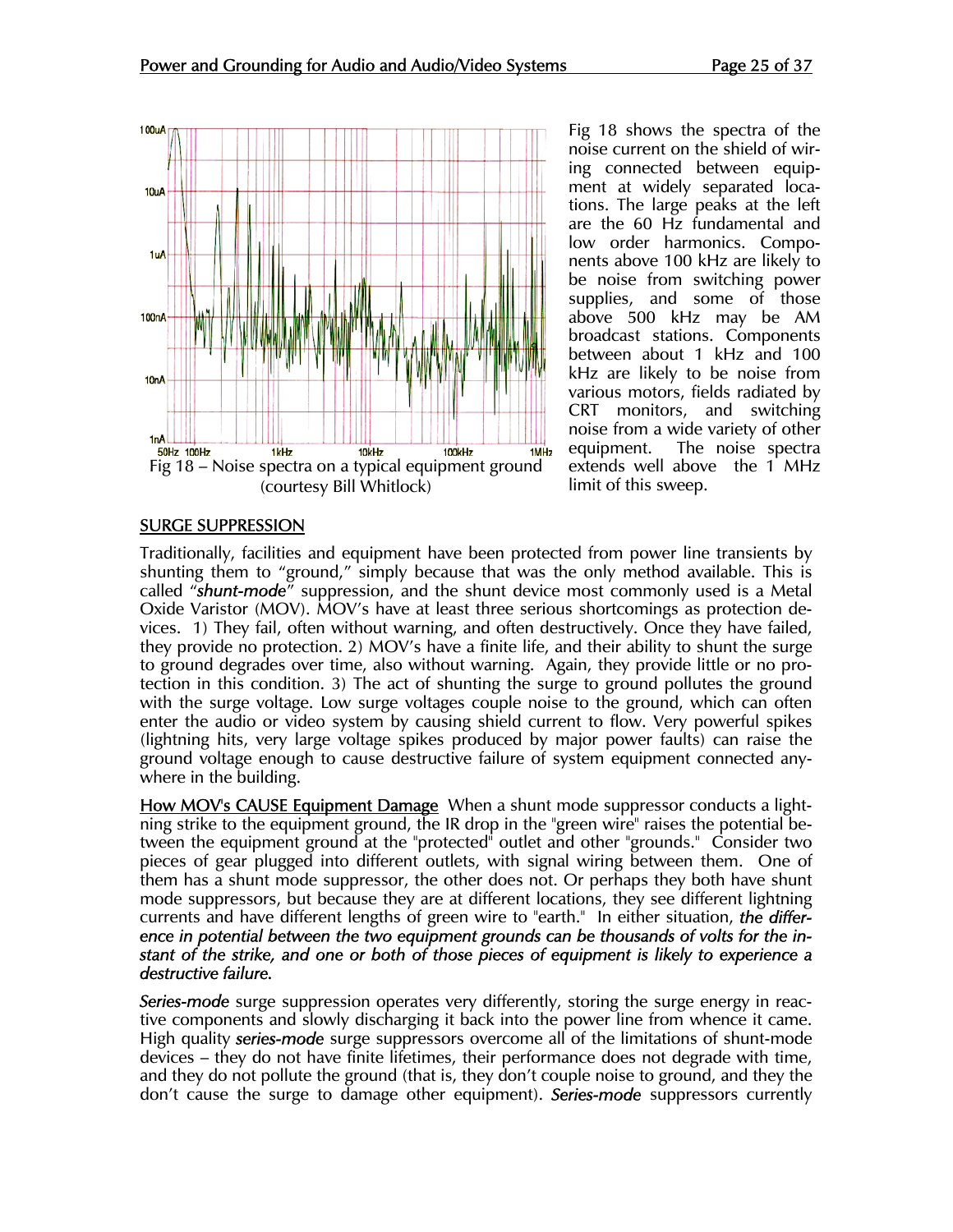have only one important limitation – it is practical to build them only large enough to protect branch circuits. Shunt-mode devices must still be used when protection is needed at the building service entrance and on system feeders.

#### POWER CONDITIONING

Power conditioning is a rather broad term, describing processes to correct one of more of the problems noted above. In it's broadest meaning, it connotes voltage regulation to correct for the line voltage being higher or lower than normal, surge suppression to eliminate short term faults that can damage equipment, and bandpass filtering to reduce noise. Some may even attempt to reduce harmonic currents. Unfortunately, much of the equipment sold in the name of power conditioning does more to relieve purchasers of their money than to improve power quality.

#### LINE FILTERS

**Power Line Filters** The power line is often both a conductor and a radiator of noise, both to and from our equipment. Most noise sources produce both common mode and differential mode signals, so both need to be addressed.



Fig 19 – Commercial Line Filters, and a typical schematic

Commercial AC power line filters (Fig 19) typically include both common mode and differential mode filtering. Like most products, line filters are built to a wide range of performance levels to fit needs and budgets. Like any passive network, line filters are directional, because their operation depends on both source impedance and load impedance. The filters shown are configured for good bi-directional performance (but thanks to the impedance relationships, they don't work *equally* well in both directions).

In the schematic of Fig 19, the inductor is a common mode choke. C1 and C2 function as voltage dividers with the imbalance and leakage inductance of the choke to form a differential mode filter. C1 minimizes noise coupling from load to line, while C2 minimizes coupling from line to load. The two capacitors Cy form a common mode filter for noise coupled from the power line to the equipment. Cy must be small in value to satisfy electrical safety codes, which limit leakage current to about  $5 \text{ mA} - 4.7 \text{ nF}$  is typical. Typical values for C1 and C2 are  $0.22 - 0.47 \mu F$ .

Specifications for most good filters are available on line. Study them carefully when choosing a filter. Note that these data are for a 50 ohm source and load network (called a LISN) specified by the FCC. While the LISN make the filters relatively easy to measure, it is a somewhat fictional representation of the real world – it is, in essence, the "mean" of data for typical power systems. The common mode impedance of a typical power system branch circuit ranges from about 30 ohms to about 300 ohms at radio frequencies. Filters work by forming voltage dividers, two elements of which are their source and load impedances, so the performance of any filter can vary widely from its published specifications, and will be better if the source impedance (at radio frequencies) of the AC line is lower.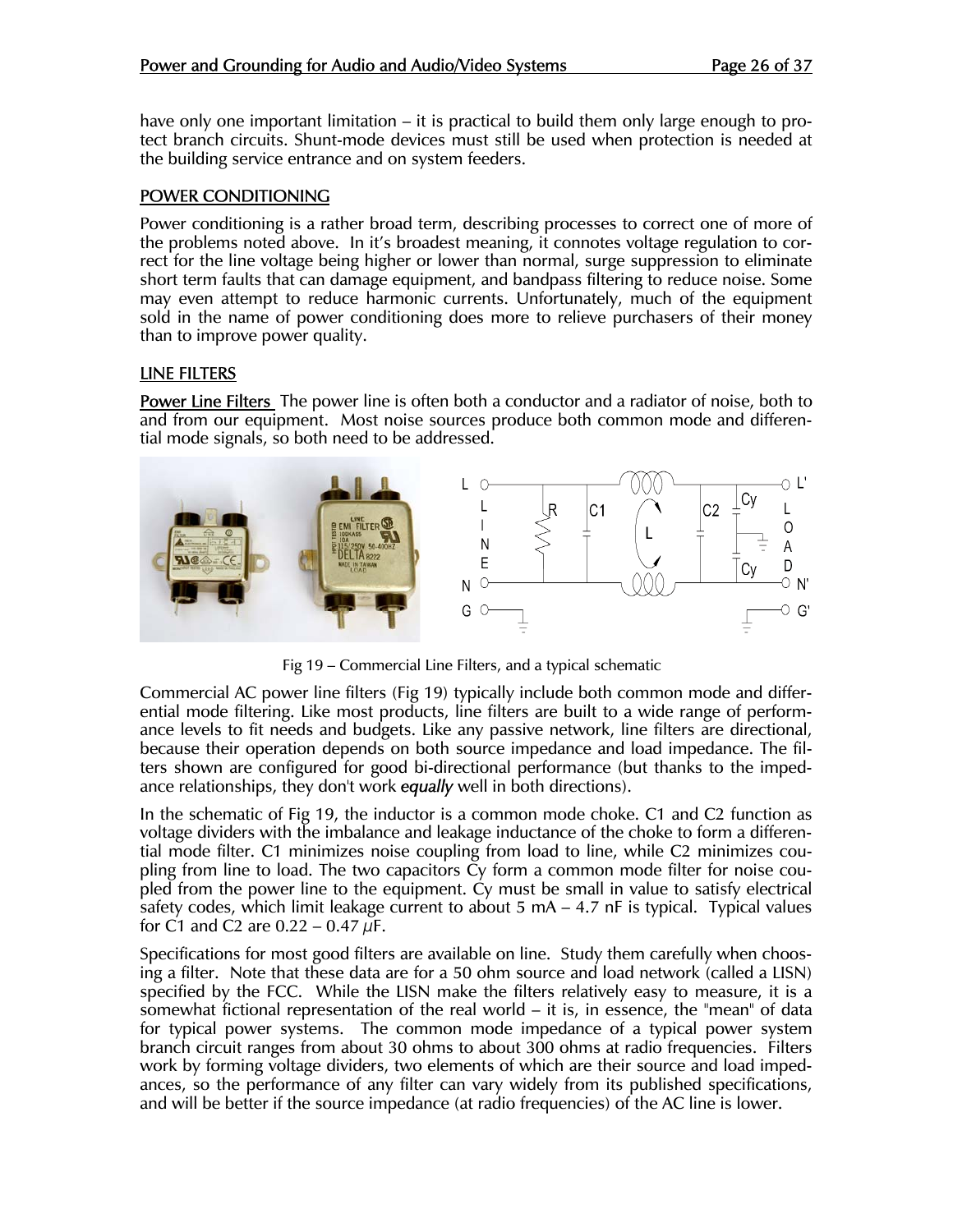Because capacitance from line to ground conducts noise onto the equipment ground, line-to-ground capacitors in filters can cause as many problems as they solve. This is because any noise on the ground will contribute to shield current. In an unbalanced circuit, the resulting IR drop will be added to the signal. In a balanced circuit, the noise can be coupled by the mechanism of shieldcurrent-induced noise (SCIN). -



Fig 20 – Published Specifications for Some Small Power Line Filters

#### UNINTERRUPTIBLE POWER SOURCES (UPS)

UPS's come in several basic forms, and there are several variants within those forms. The original form, now known as a "true UPS" or "on-line" UPS, continuously produces DC to keep a battery safely charged and simultaneously using that DC to power an inverter that regenerates the AC mains voltage (usually, but not necessarily 120VAC) needed to power the protected equipment. Ideally the regenerated voltage would be a sine wave; in reality, the voltage may be only a first approximation of a true sine wave. When power drops, the battery alone provides the current to run the inverter.

The second type, and now the most common, is the "off-line," "switching," or "standby" UPS. The UPS unit monitors the power line to make sure that mains power is present and within tolerance, and keeps the standby battery fully charged. When mains power is "good," the protected equipment operates directly from mains power. If power is interrupted, the UPS quickly goes into action, using the battery as a source of power to regenerate the AC line voltage, and switching the protected equipment from the power line to the regenerated source.

The "true UPS" always operates as a separately derived source, and by its nature, provides a high degree of isolation from line noise and transients. It also functions as a voltage regulator – as long as there is sufficient line voltage to operate the AC to DC to AC conversion process and the load current stays within limits, the output voltage is essentially held constant. In other words, the "true UPS" functions as a voltage regulator. The "standby UPS" is a separately derived system only when it is regenerating power, and only then does it provide isolation from the power line noise and transients. Many modern UPS units include a clever voltage regulator circuit that switches a "boost-buck" transformer in and out of the circuit if the mains voltage exceeds or falls below a specified tolerance (usually 5%).

Boost-buck transformers are power transformers (often auto-transformers) with a relatively high stepdown ratio. The primary is connected across the power line, and the secondary is connected in series with the load either in polarity ((boost mode) or out of polarity (buck mode). For example, A boost/buck transformer with a turns ratio of 10:1 would provide 12 volts on the secondary from a 120 VAC source. If added to the source when the line voltage drops to 105 volts, it would bring the load voltage back up to 115.5 volts; if subtracted from the line voltage when it rose to 132 volts, it would bring the load voltage down to 119 volts. A boost/buck transformer with 12:1 and 24:1 taps on the secondary could be switched to hold the load voltage within about 4 volts. Boost/buck transformers can be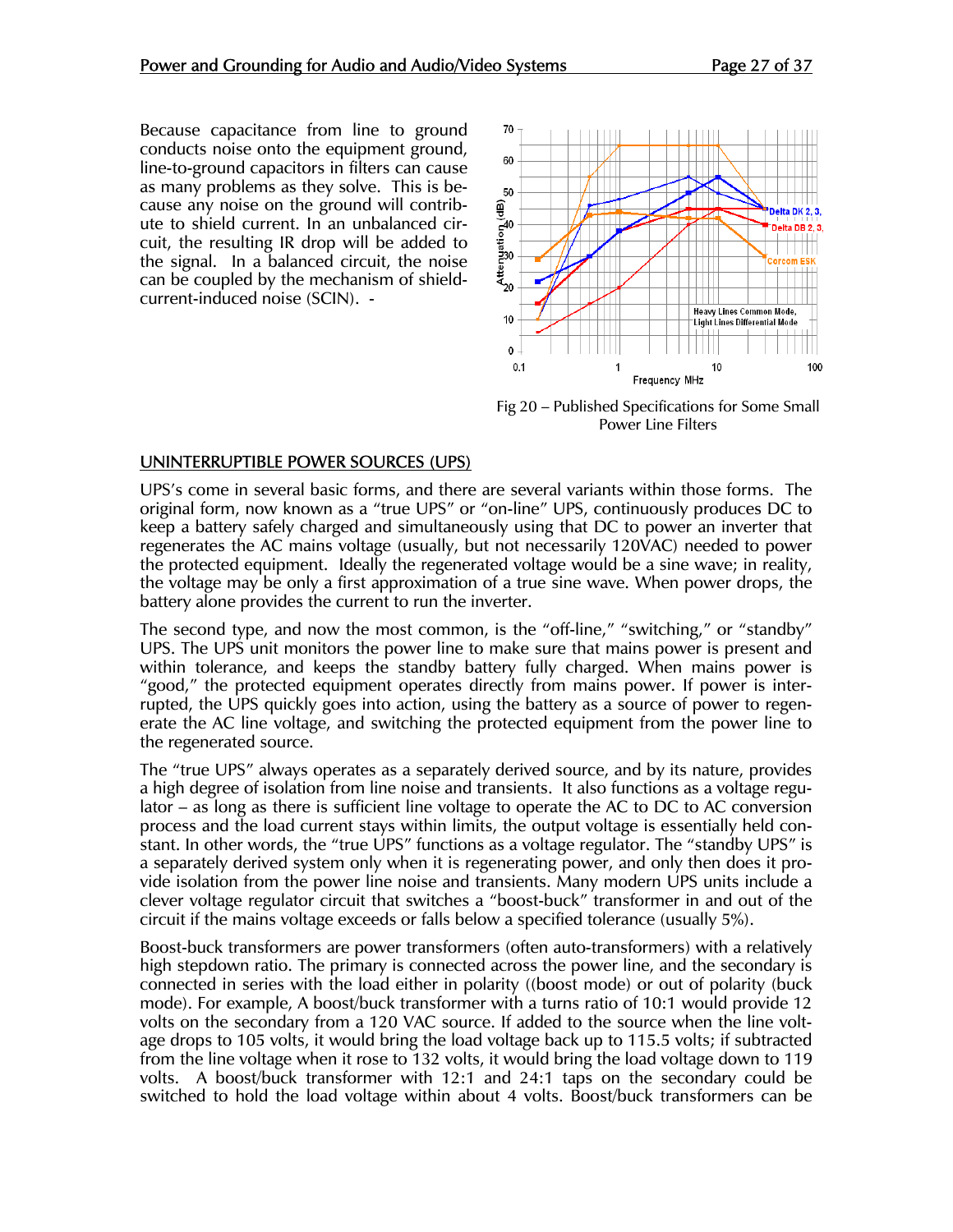relatively small, because, they must provide only a small fraction of the total power in the circuit in which they are used (1/10 in the example). The secondary, of course, must be rated for the full load current, but for less than 10% of the load voltage.

Virtually all modern UPS units provide conventional shunt-mode surge suppression using MOV's. For this reason, there should **always** be a series mode surge suppression unit between the UPS and the power line. The reason is simple – we don't want the MOV to pollute the equipment ground with noise transients, and we don't want the MOV to dump a lightning strike or other destructive spike onto the equipment ground where it can blow up other equipment whose signal wiring may be connected to that equipment ground.

### SNAKE OIL AND OTHER BAD MEDICINE

In our discussion of grounding, we learned that the *Equipment Ground* must be extended to each outlet, and from there to each piece of connected equipment. It must be a *bond* – that is, a mechanically robust connection of very low impedance – so that breakers or fuses operate quickly and reliably to protect personnel and property in the case of a power fault. Interrupting any portion of *Equipment Ground* (for example, by breaking off the ground pin of an AC plug or using a "ground lift" plug), or adding a series impedance (like an inductor or "choke") that reduces fault current is unsafe, and could cause electrocution. Products that add an inductance in series with the *Equipment Ground*, in the name of "cleaning up dirty grounds" are unsafe, because they reduce fault current, especially the leading edge of fault current, increasing the time that it takes a fuse or breaker to operate.

#### GROUND FAULT CIRCUIT INTERRUPTERS

The function of a Ground Fault Circuit Interrupter (GFCI or GFI) is to protect people from electrical shock due to excessive leakage currents or other faults. People are most vulnerable if their body is grounded, because that provides a path for leakage current from faulty equipment, so NEC requires the use of a GFCI to protect receptacles at certain locations where people are most likely to be in contact with ground (around plumbing, for example, and at most outdoor locations). The NEC all requires GFCI's for all receptacles in balanced power systems. Excessive leakage current could cause the external enclosure of equipment to be "above ground" by enough to cause a dangerous shock if a person touched the defective equipment with one hand and another ground (a water pipe, for example) with the other hand. [We tend to think of excessive leakage current as being generated by defective equipment, but it can also be generated by perfectly normal line filter capacitors (and transformer stray capacitances) in multiple pieces of equipment connected to same Equipment Ground point.]

A GFCI is a device that senses very small values of leakage current, and interrupts the circuit. A GFCI works by detecting the difference between the current on the "hot" or "phase" conductor and the current on the Neutral. If there is no leakage current, the hot and neutral current should be equal. Any difference between these two currents must be flowing to ground. NEC requires that GFCI devices trip if the imbalance (leakage current) exceeds 4-6 mA.

#### GROUNDING FOR ANTENNAS

Many installations include some form of outdoor receiving antenna. Three key issues must be addressed.

1) Lightning Protection Antennas must be grounded via the shortest practical path. If possible, this path should be outside the building, and routed to the audio/video system in a manner that any lightning energy is far more likely to take the intended path to ground rather than go to ground through the audio/video system. A suitable lightning protection device should also be installed in series with the coaxial cable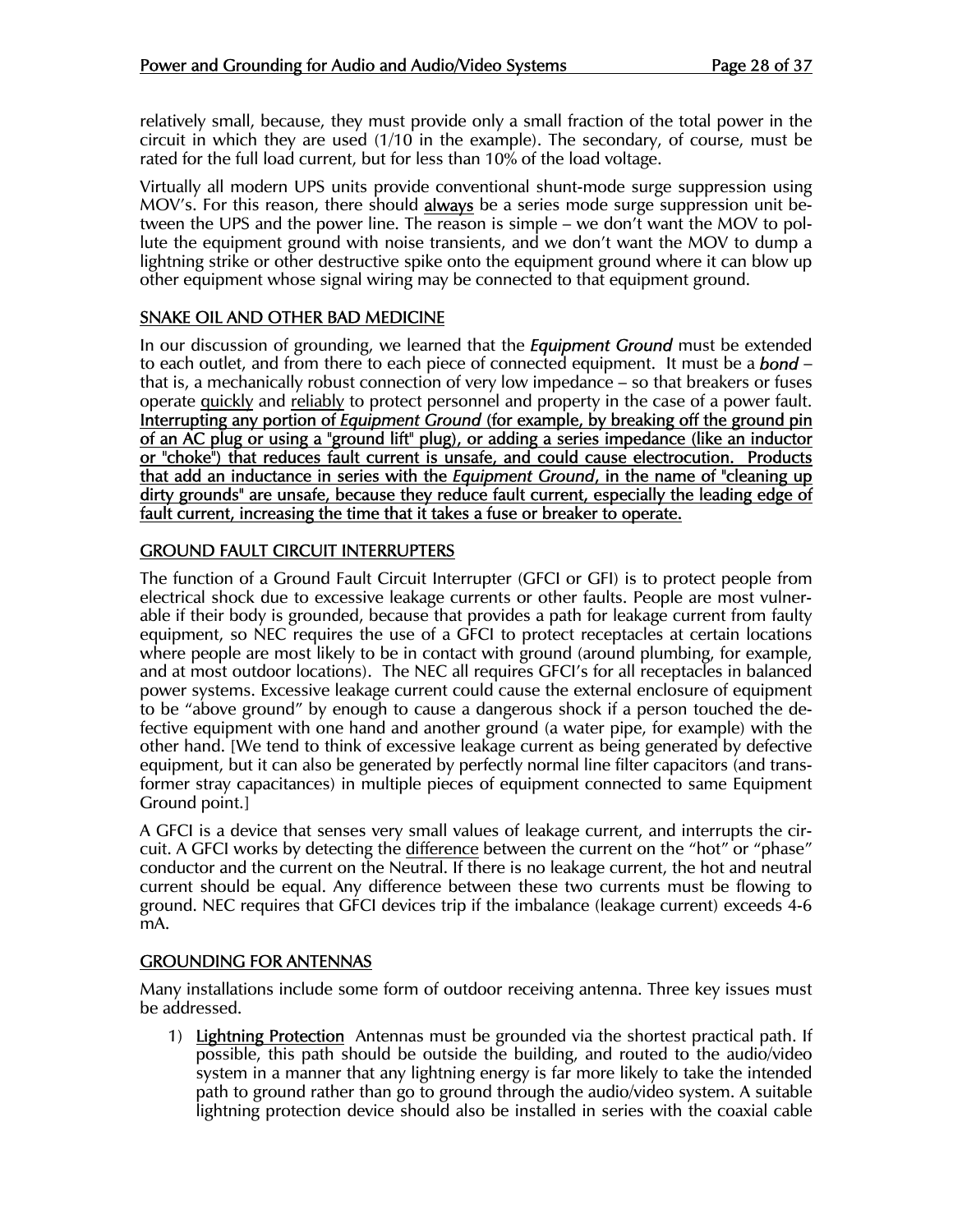to protect the input stage of the receiving equipment. Polyphaser is a well respected manufacturer of such devices.

- 2) Good RF performance The antenna must be coupled to audio/video receiving equipment in a manner that does not create excessive loss.
- 3) Prevent Ground Loops The cable shield should be broken by some form of RF transformer before the input to the receiving equipment (but not between the antenna and the lighting ground). Excellent isolation transformers are available from Jensen Transformers.

 A solution recommended by experienced RF engineers that satisfies all of these requirements is to route the cable from the receive antenna outside the building to a point where it is bonded to building ground at or very close to the *service entrance ground*, then extend it to the audio/video system. The grounding point is also the recommended location for the protection device. If increased cable length results in excessive attenuation, either lower loss cable can be used, or an in-line amplifier can be added, or both.

 An exception to the above advice applies to antennas inside buildings that provide a high degree of shielding. In general, receive antennas for wireless mic systems should be relatively low, and should be close to the stage or platform of a theatre or church. Lightning protection is probably overkill for a such an antenna. It is probably sufficient to isolate it from structure to prevent a ground loop, and ground it via the technical power system.

## Some Useful Troubleshooting Tools

Troubleshooting power and grounding problems essentially boils down to finding and eliminating magnetic fields and potential differences between grounds at the opposite ends of audio and video system wiring. If systems are wired properly, magnetic fields should be contained between the parallel conductors of power system wiring, and within the cores of transformers and motors. Likewise, a properly installed and grounded electrical system without faults should set up relatively small potential differences between grounded objects.

One of the most common wiring errors is a neutral that is grounded at more than one point. The neutral for the building service **must** be grounded at the service entrance. Each separately derived system (i.e., the secondary of a stepdown or isolation transformer) must be grounded at the transformer. **That's all!** Suspect this problem if, when using the troubleshooting tools listed below, you find strong magnetic fields at 60 Hz and harmonics of 60 Hz.

Another common wiring error is an unintended connection of the isolated ground bus to a building ground. This can happen when a piece of equipment plugged into an IG outlet is in contact with some randomly grounded object – the building structure, a catwalk, an HVAC duct, a grounded antenna lead-in. Such a connection will defeat the IG system because it establishes a path for shield current. To find this sort of error, have an electrician shut down power to the panel feeding the system and temporarily disconnect the bond between the IG bus and the building ground. An ohmmeter can then be used to find any improper ground(s), checking each conductor tied to that bus one at a time.

#### OUTLET TESTERS

Outlet testers are an extremely valuable tool. People make mistakes, and it is common for there to be wiring errors in power systems. Some errors merely add hum, buzz, and noise to the audio system, while others can damage equipment or even kill people. Surely a skilled technician could drag an array of test equipment around a facility and test each out-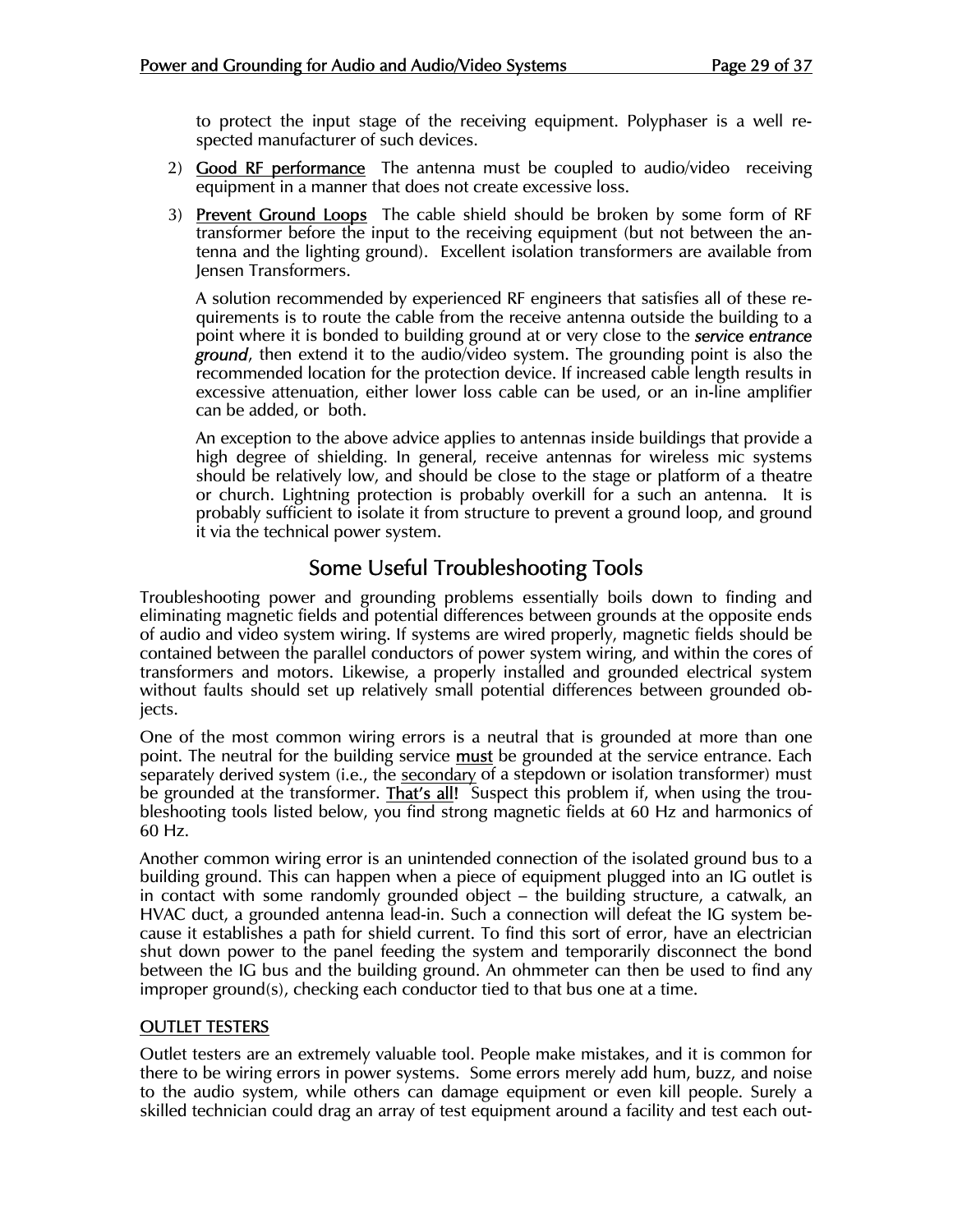let under load to find those mistakes, but testing each outlet would consume considerable field labor. A good outlet tester checks for virtually all common wiring errors, but it also tests for excessive IR drop under load for both live and grounding conductors, and does it all in a few seconds. One of the better units is the Inspector II, manufactured by Tasco, Inc. of Englewood, CO. Older products made by Tasco, and by Ecos, (long out of business, but available on the used market) are also very good. Simple units sold in consumer and industrial supply houses tend to test only for the most basic wiring errors. It is well worth searching out one of the Tasco or Ecos units.

One of the most problematic wiring errors, and also the most difficult to detect, is the neutral/ground swap. This error causes the full load current to flow on the equipment ground rather than the neutral. This establishes a current loop with a very large loop area, which can result in very strong magnetic coupling of hum and buzz into signal circuits.

#### CLAMP-ON AMMETER AND PROBE

Clamp-on ammeters are large coils designed to couple to a voltmeter or oscilloscope. The most useful ones have more turns and can sense relatively small currents, and can be connected to a scope or RTA. Fluke and AEMC make very good ones in a wide range of sensitivities. You can also make your own current probe for shield current by interrupting one end and inserting a very small value resistor (less than one ohm). Connect a voltmeter, headphone amplifier, scope, or audio spectrum analyzer across the resistor. Use Ohm's law with the voltmeter or scope to find the current.

#### MAGNETIC FIELD PROBE

Effective probes for audio-frequency magnetic fields can be made from a CRT degaussing coil (the kind sold for use in a TV service shop), or from a good dynamic microphone that has no hum-bucking coil and relatively little magnetic shielding (an EV 635A, for example), or even a telephone pickup coil from Radio Shack. Simply connect the probe to the input of a battery-powered microphone preamp that can drive headphones, and walk around listening for the fields. A user receiver for an inductive loop hearing impaired system is also a convenient and inexpensive probe.

#### AUDIO VOLTMETER

A simple audio voltmeter or scope connected between the ends of a cable is a very unreliable method of measuring induced voltage because its leads disturb the current loop (that is, change the loop area).

#### SCOPE, AUDIO SPECTRUM ANALYZER

These instruments are most useful for tracking down power and grounding problems if they are battery powered. Use them to analyze the output of a current or magnetic probe, or connect them between the ends of the cable.

#### THE JARGON

Building codes are filled with "jargon," and the National Electrical Code is no exception. As with many legal documents, the use of certain words within the document carry a special meaning beyond a dictionary definition or even standard usage.

*Bonding* – the permanent joining of metallic parts to form an electrically conductive path that will insure continuity and the capacity to conduct any current likely to be imposed.

*Bonding jumper* – A reliable conductor used to ensure the required electrical conductivity between metal parts required to be electrically connected.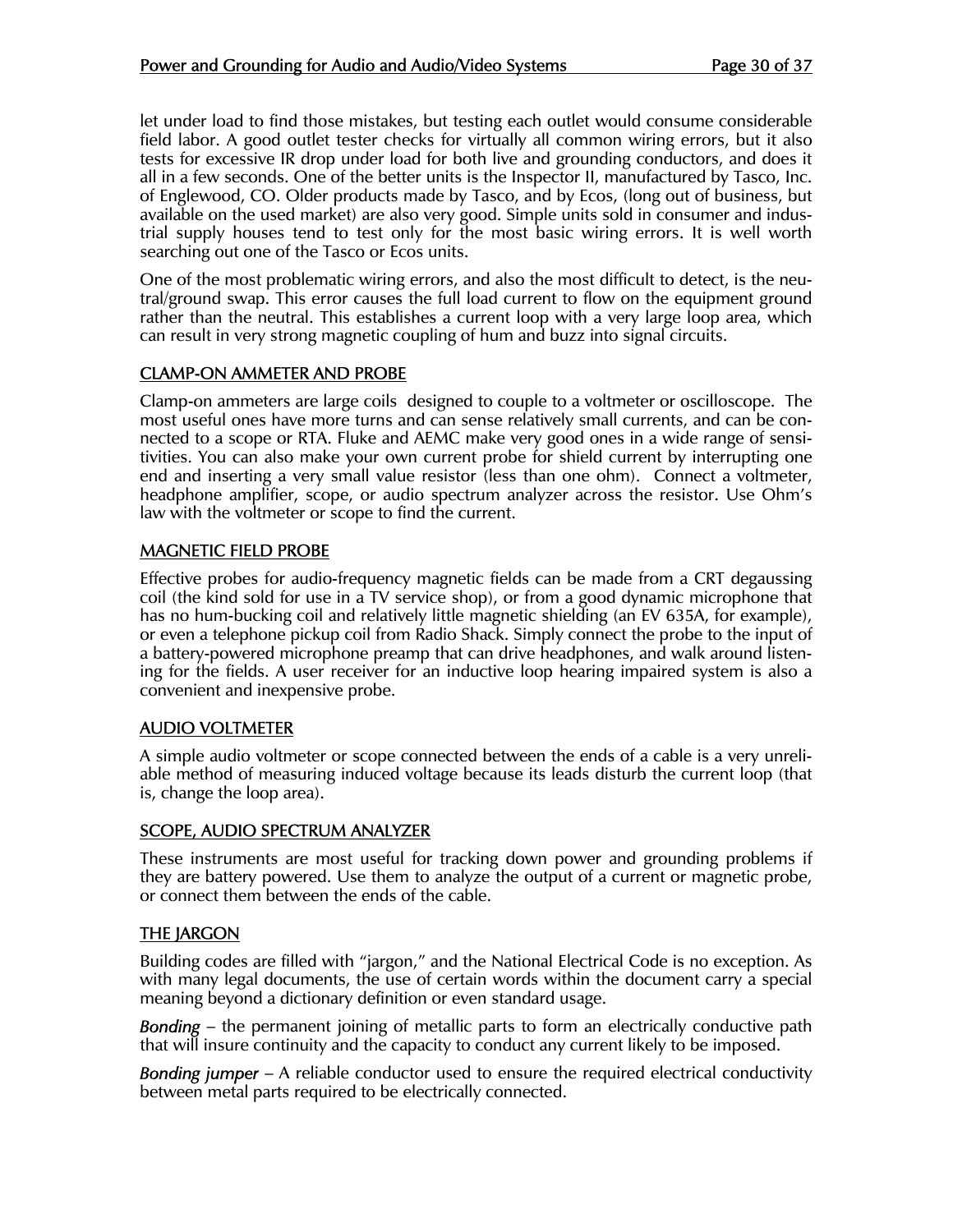*Main bonding jumper* – The connection between the *grounded circuit (neutral)* and the *equipment grounding buss* at the service.

*Branch circuit* – all wiring between the last means of disconnection and the load (outlets).

*Feeders* – all wiring between the service and the last means of disconnection (i.e., circuit breaker or fuse) before power outlets.

*Equipment* – material, fittings, appliances, raceway, conduit, fixtures, and apparatus.

*Load equipment* – equipment that draws power from the electrical system.

*Grounding electrode* – the conductor that makes contact with the earth.

*Solidly grounded* – the neutral and earth ground electrodes are directly connected with no impedance (intentionally) placed between them. Thus the word *solid* implies a d.c. connection -- i.e. nothing more than a short wire.

*Phase conductor* – the *ungrounded* (hot) power conductor.

*Neutral* – the *grounded conducto*r. (The white wire).

*Outlets* – connected equipment or receptacles.

*Panel* – an electrical enclosure.

*Panelboard* – an electrical enclosure with circuit breakers.

*Service, service entrance* – the connection of a building or other facility to the power company's wiring.

*Separately derived source* – a separate power source that is not directly connected to the power company's transformer – for example, the secondary of a transformer or the output of a generator.

*Listed* – Equipment, fittings, and hardware that is recognized by the Authority Having Jurisdiction (AHJ) as acceptable for use in electrical systems. Most AHJ's in North America require that all elements of electrical systems be listed (including most installed audio and video systems), and delegate responsibility for listing and testing for listing to a safety agency such as Underwriter's Laboratories (UL), Canadian Safety Agency (CSA), and Electrical Testing Laboratories (ETL).

*Authority Having Jurisdiction*: The local government agency having legal authority for establishing building codes and verifying compliance.

*Safety Agency (UL, ETL, CSA)*: An independent testing body, not affiliated with government, whose business is to test the safety of equipment, fittings, and hardware in their intended use. The focus of these agencies is the protection of life and property. They are not concerned with the effectiveness of equipment, except to the extent that it relates to these safety issues. These agencies test products primarily 1) to make sure that it will not start a fire; 2) that it will not contribute to flame spread; 3) that it will not create noxious fumes when it burns; and 4) that it will not create a shock hazard.

#### REFERENCES AND RECOMMENDED READING\

OTT, HENRY W., *Noise Reduction Techniques in Electronic Systems,* Wiley Interscience, 1988 – An absolutely essential book. Henry Ott nailed it, in this definitive text that ties together both theory and practice in EMC. If you disagree with a single word in this book, you're wrong!

MUNCY, NEIL. A. "*Noise Susceptibility in Analog and Digital Signal Processing Systems,*" J. Audio Eng. Soc., vol 43, pp. 435-453 (1995 June) The paper that introduced both SCIN and the Pin 1 problem. A classic!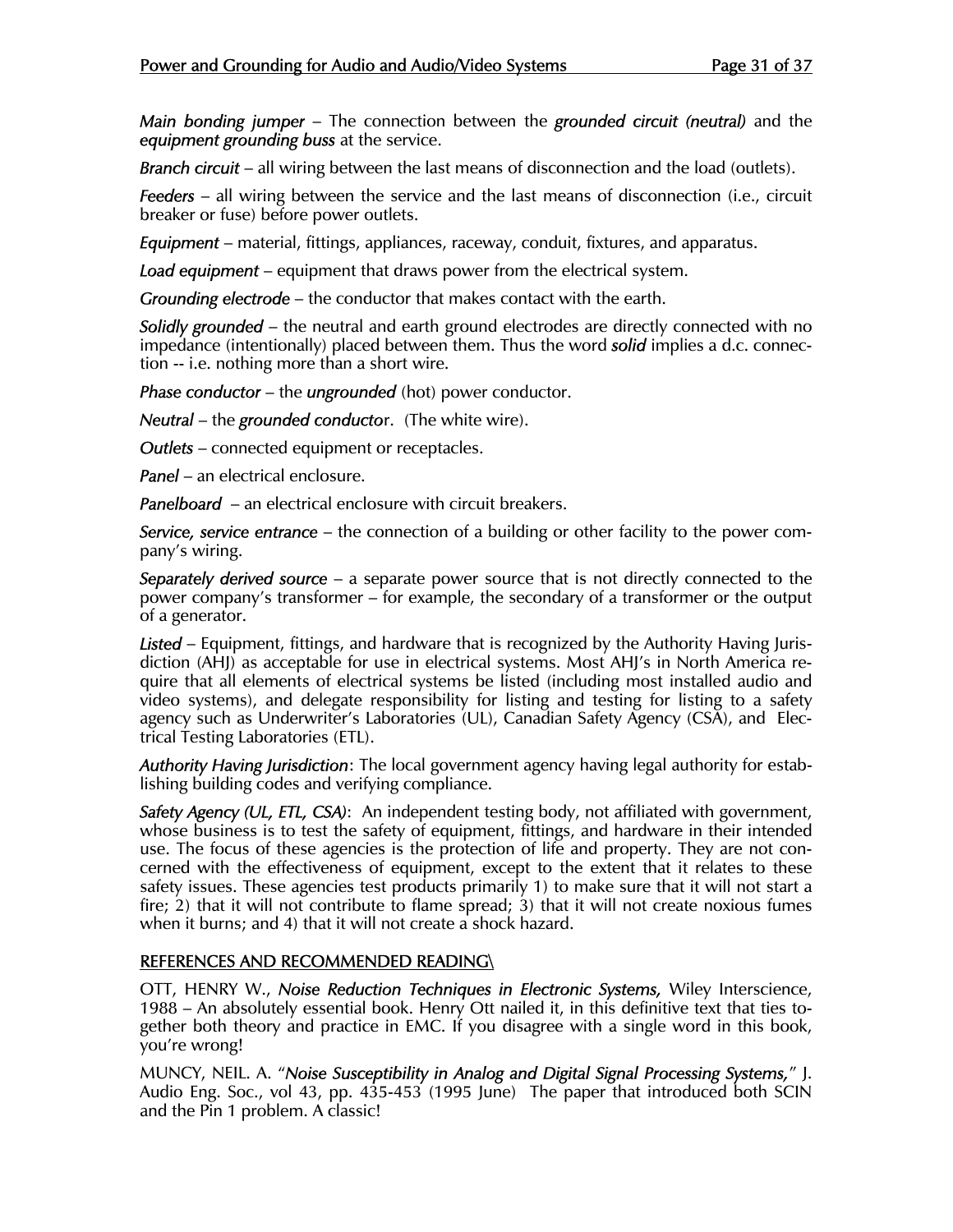WHITLOCK, BILL "*Balanced lines in Audio Systems: Fact, Fiction, and Transformers*," J. Audio Eng. Soc., vol 43, pp. 454-464 (1995 June) How balanced audio circuits really work.

BROWN, JIM and WHITLOCK, BILL, "*Common-Mode to Differential-Mode Conversion in Shielded Twisted-Pair Cables (Shield-Current-Induced Noise)*," AES Preprint 5747, Presented at 114th AES Convention, Amsterdam, 2003 March This paper adds to the understanding of SCIN, proves that SCIN is active well into the MHz region, and shows that SCIN is a major contributor to RFI from AM broadcast and ham transmitters.

GIDDINGS, PHIL, *Audio Systems Design and Installation*, Focal Press, 1990. An excellent reference for power and grounding. Some of the material on balanced signal wiring is wrong. Study Whitlock instead.

MORRISON, RALPH, AND LEWIS, WARREN; *Grounding and Shielding in Facilities*, Wiley Interscience, 1990 Especially helpful in describing standard practice in power and grounding, and also with deciphering jargon. The authors are staunch advocates of MESH grounding for technical systems, but their focus is primarily industrial and data centers – audio systems are barely on their radar.

*IEEE Recommended Practice for Powering and Grounding Electronic Equipment (IEEE Emerald Book)*, IEEE Std 1100-1999, Institute of Electrical and Electronic Engineers, Inc., New York. 1999

*IEEE Recommended Practice for Grounding of Commercial Power Systems and Equipment (IEEE Green Book)*, IEEE Std 142-1991, Institute of Electrical and Electronic Engineers, Inc., New York. 1991

*NEC 2002 Handbook* National Fire Protection Association, Quincy, MA 2002 The Code by itself is deadly dry, full of jargon, and hard to read. Buy the Handbook version, which helps a lot. Both are revised every three years.

*Comprehensive Dictionary of Electrical Engineering Terms* P. Laplante, Editor; CRC Press, 1999 A useful reference when you run into jargon.

*The ARRL Handbook* American Radio Relay League, Inc. Newington, CT Published annually. More engineers have learned electricity, electronics, and radio from "The Handbook" than from all other sources combined! Very readable, solid science, minimal math.

#### ACKNOWLEDGEMENTS

This applications note was commissioned by New Frontier Electronics (the SurgeX people), who wanted "something to pass out to contractors who didn't quite understand technical power and grounding," and wanted to know "why isolated ground outlets aren't needed inside racks." I suspect they got far more than they bargained for. The section on balanced power is based on analysis by Bill Whitlock. Dale Svetanoff (WA9ENA) and Tom Rauch (W8JI) contributed solid thoughts on lightning protection and RF grounding issues. Neil Muncy and Dale Shirk reviewed the manuscript and offered useful comments. As always, I thank them for their good counsel and encouragement. Neil also shared some of his troubleshooting techniques.

The author, and our entire industry, are greatly indebted to Henry Ott, whose excellent workshop on EMC I attended this fall, and whose book, cited above, should be on everyone's shelf. It is difficult to conceive of an issue related to EMC that he hasn't thought through in great detail, considering every possible ramification, from the micro to the macro, and from circuit performance to manufacturability to user-friendliness to where things will be in 20 years. A side-comment in his book (first published in 1976, updated in 1988) makes it clear that he knew about SCIN then.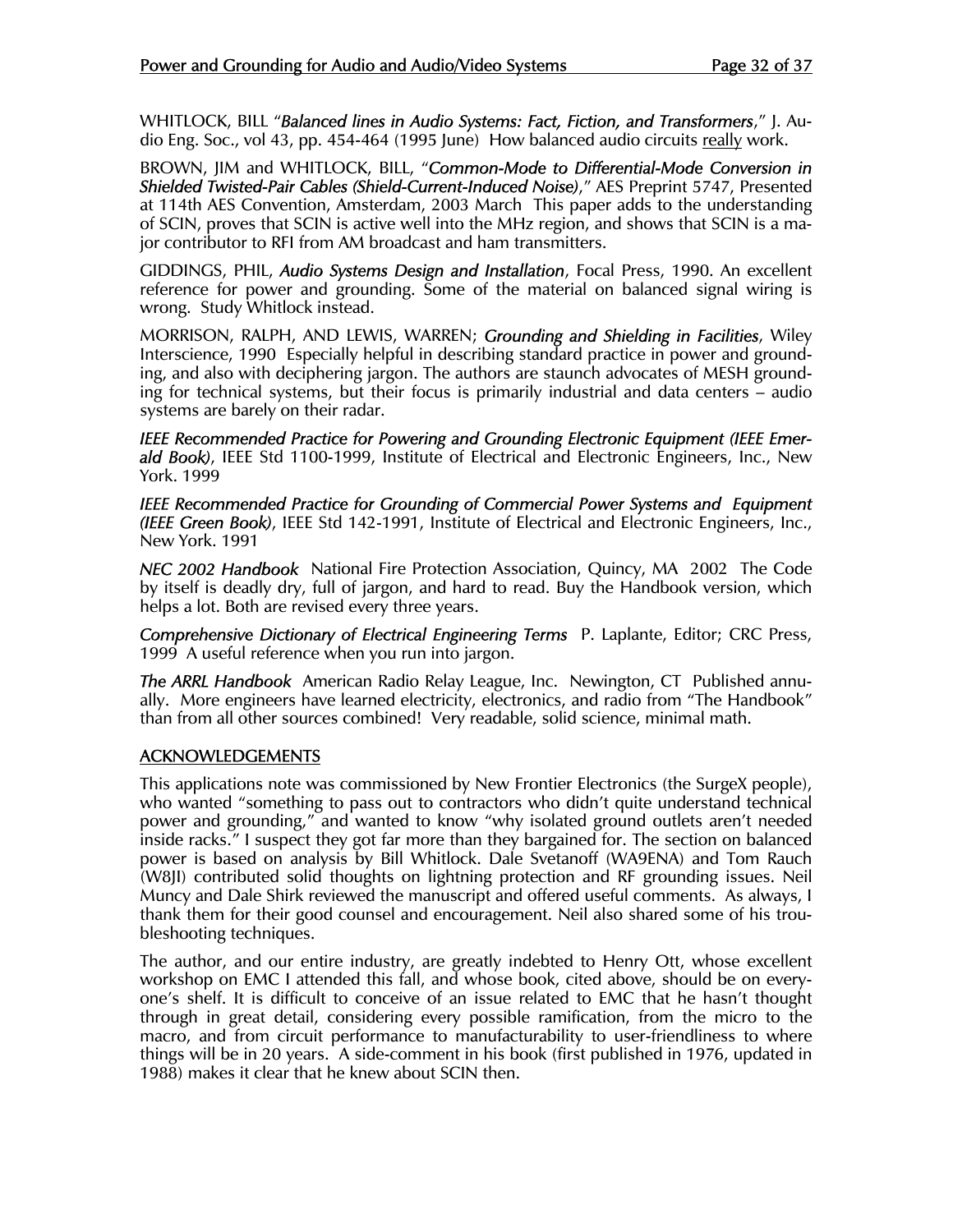# Appendix – European and North American Systems Compared

Courtesy John Woodgate

Divided by a common language The words used for this subject differ on the two sides of the Atlantic, and some of them are used quite vaguely, to mean different things in different contexts. So, here is a short guide to the words.

| <b>British English</b>                          | US English                            |
|-------------------------------------------------|---------------------------------------|
| Earth                                           | Ground                                |
| Line or Phase conductor (brown)                 | Line or phase conductor (black)       |
| Neutral conductor (blue)                        | Neutral or grounded conductor (white) |
| Protective (earth) conductor (green and yellow) | Grounding conductor (green)           |
| Screen, screening                               | Shield, shielding                     |
| Mains lead                                      | Power cord                            |
| Trunking                                        | Raceway                               |

There are also some words in use that should not be, because they are vague or misleading or both, and we need to look at those:

Signal earth (or signal ground): the better term is '*signal common*'.

Chassis earth (or chassis ground): the better term is '*enclosure*', assuming it is electrically conducting. If it isn't, the concept doesn't really exist.

#### EUROPEAN POWER SYSTEMS

Five different systems are used for the distribution of electric power in public 'low voltage' systems, and these may also be used in private systems. These systems differ primarily in how they treat the grounded conductor. ('*Low voltage*' in this context means, in practice, systems with phase voltages between 100 V and 240 V.

In all but one variant of one system, something in the system is connected to the planet by means of a buried electrode. This allows earthed equipotential bonding to be used as protection against electric shock.

TN-C system: One pole of the supply system is connected to one or more electrodes buried in the ground. This pole is also connected to the neutral conductor of the distribution cables, which is also used to 'earth' exposed conductive parts of a load installation. (Figure A-1)

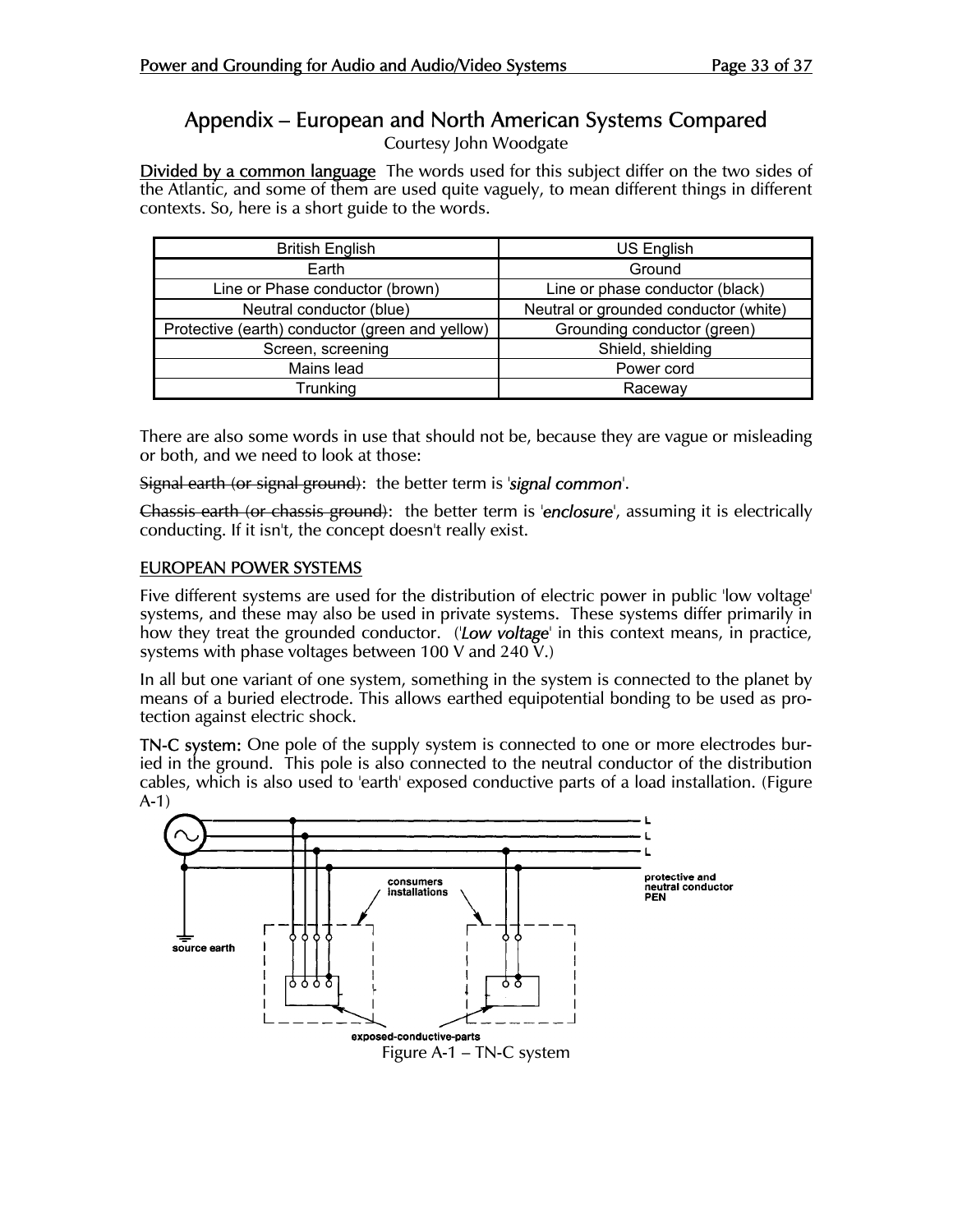**TN-S system:** One pole of the supply system is connected to one or more electrodes buried in the ground. This pole is connected to the neutral conductor of the distribution cables, and also connected to a protective conductor in the distribution cables, which is used to 'earth' exposed conductive parts of a load installation. The neutral and protective conductors are insulated from each other in the distribution network and in load installations. (Figure A-2)

The TN-S system is one of two systems used in the United Kingdom (the other is the TN-C-S system). The bond between the Neutral and Earth occurs only at the power utility (that is, within power company equipment).



TN-C-S system: Both TN-C and TN-S configurations are used in different parts of the system. This configuration is also known as 'Protective Multiple Earthing' (PME). (Figure A-3)

The TN-C-S system is used in most of Europe and in part of the United Kingdom. In continental Europe, the bond between neutral and earth is made at the service entrance. In the United Kingdom, the bond between neutral and earth is mode only at the power utility.



TT system: One pole of the supply system is connected to one or more electrodes buried in the ground. Local buried electrodes are used to 'earth' exposed conductive parts of a load installation. (Figure A-4)

The TT system is a rather dangerous system, since it offers no protection against electrical shock if a fault occurs within equipment. It is dangerous because fault current through the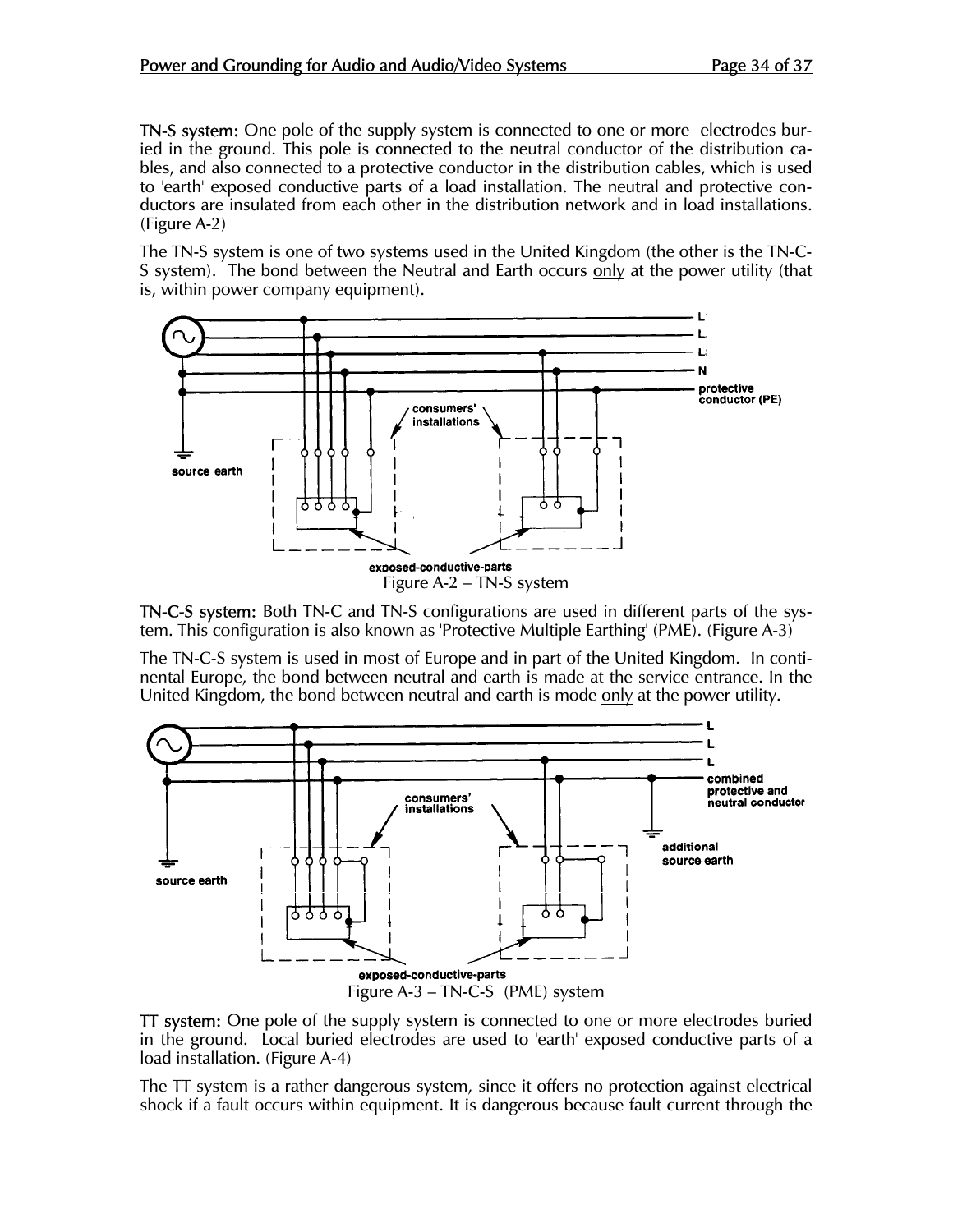earth is unlikely to be strong enough to cause a protective device (circuit breaker, fuse) to disconnect the power before a person might die from an electrical shock.



Figure A-4 – TT system

IT system: One pole of the supply system is connected through an impedance to a buried electrode. Local buried electrodes are used to 'earth' exposed conductive parts of a load installation. (Figure A-5)



Figure A-5 – IT system

NOTE - Another variant of the IT system, used in hospitals for example, has no connection of any part of the supply system to a buried electrode. This is because patients may be connected to mains-powered equipment via invasive electrodes, bypassing the partial insulation normally provided by the skin. Consequently, leakage currents from the mains supply must be kept to an absolute minimum, even though the actual voltage of the patient with respect to any 'earth' may be unknown. Special measures have to be taken to discharge any common-mode charge built up on the supply system.

Ideally, the protective conductor should carry no current, so that all points on it are at the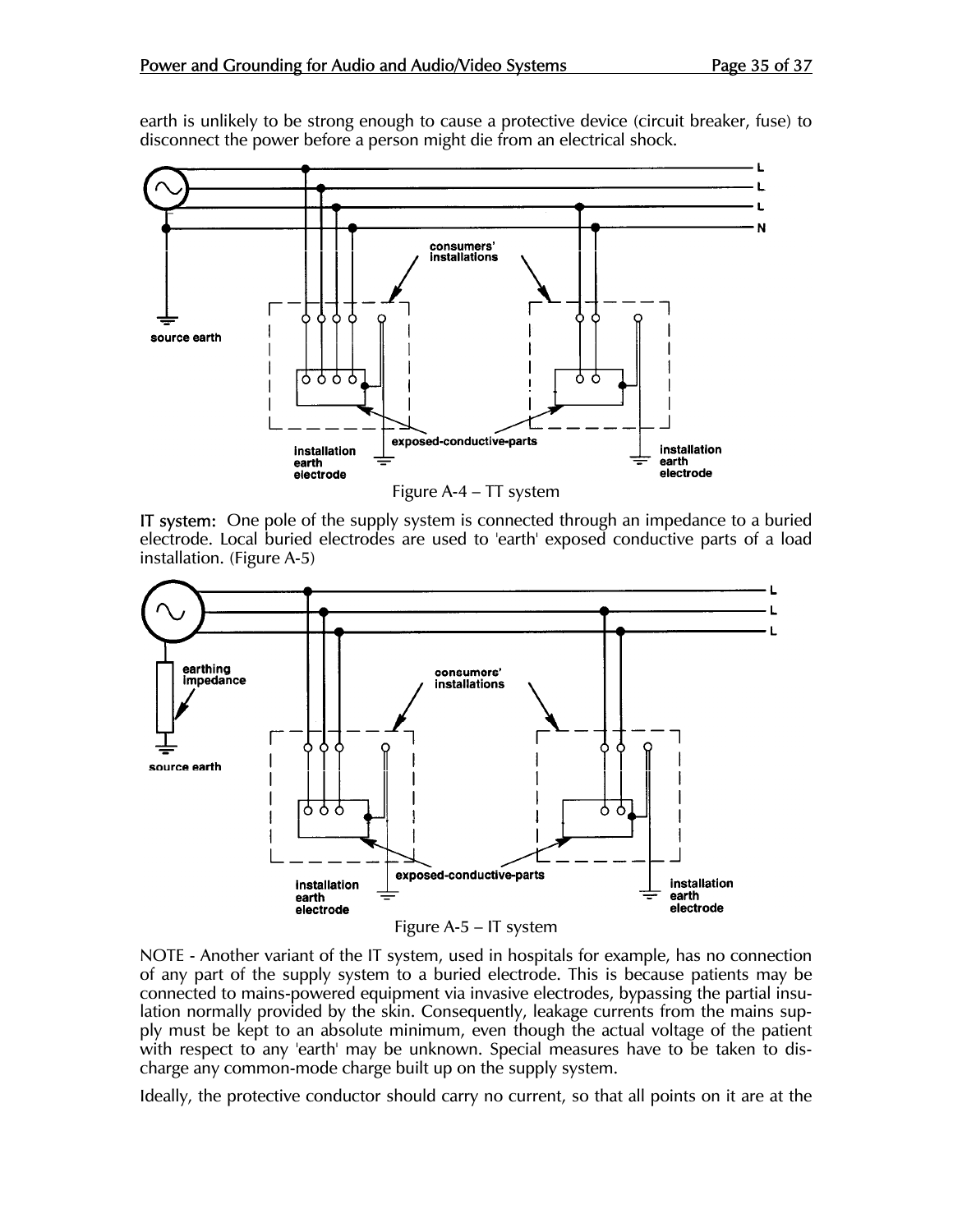same potential. This is clearly impossible in those systems where the neutral and protective conductor are partially or completely combined. But, even in a TN-S system, there is at least capacitance in cables and load equipment, and there may be leakage resistance in load equipment, between the phase conductors and the protective conductor, so that some current still flows in the protective conductor. Because it has a finite (albeit very low) impedance, there must be voltage differences between different points on it.

#### TRANSATLANTIC DIFFERENCES

While 3-phase distribution is used all over the world, there are important differences in low-voltage power supply configurations between Europe and the Americas.

**Europe** In Europe, local low-voltage distribution is at 230 V single phase (and thus 400 V 3-phase). While perfectly balanced 3-phase loads produce no fundamental neutral current, single-phase loads and most non-linear loads produce significant, possibly very large, neutral currents. Consequently, to minimize magnetic field generation, neutral and phase conductors are normally required to be kept physically close together. However, there are, unfortunately, exceptions. (Figure A-6)

Power distribution, except in very rural areas, is at medium or high voltage, feeding large transformers that supply typically 500 sites at low voltage. In most Continental countries, the TN-C-S system is used, with the neutral and protective conductor joined at the site service entrance. In the United Kingdom, TN-S and TN-C-S systems are used, but connections between neutral and protective conductors are strict kept within the supply system and it is not permitted to connect them at private sites. In a few countries, IT systems are used, in areas where ground conductivity is poor.



Figure A-6 – European power distribution

Normally, an insulated protective (equipment ground) conductor is run together with all power conductors, and metal conduit and raceway is connected to the protective conductor (equipment ground) but is not intended to carry any current.

Functional earth conductors must be connected to the main earthing terminal and not only to a separate buried electrode.